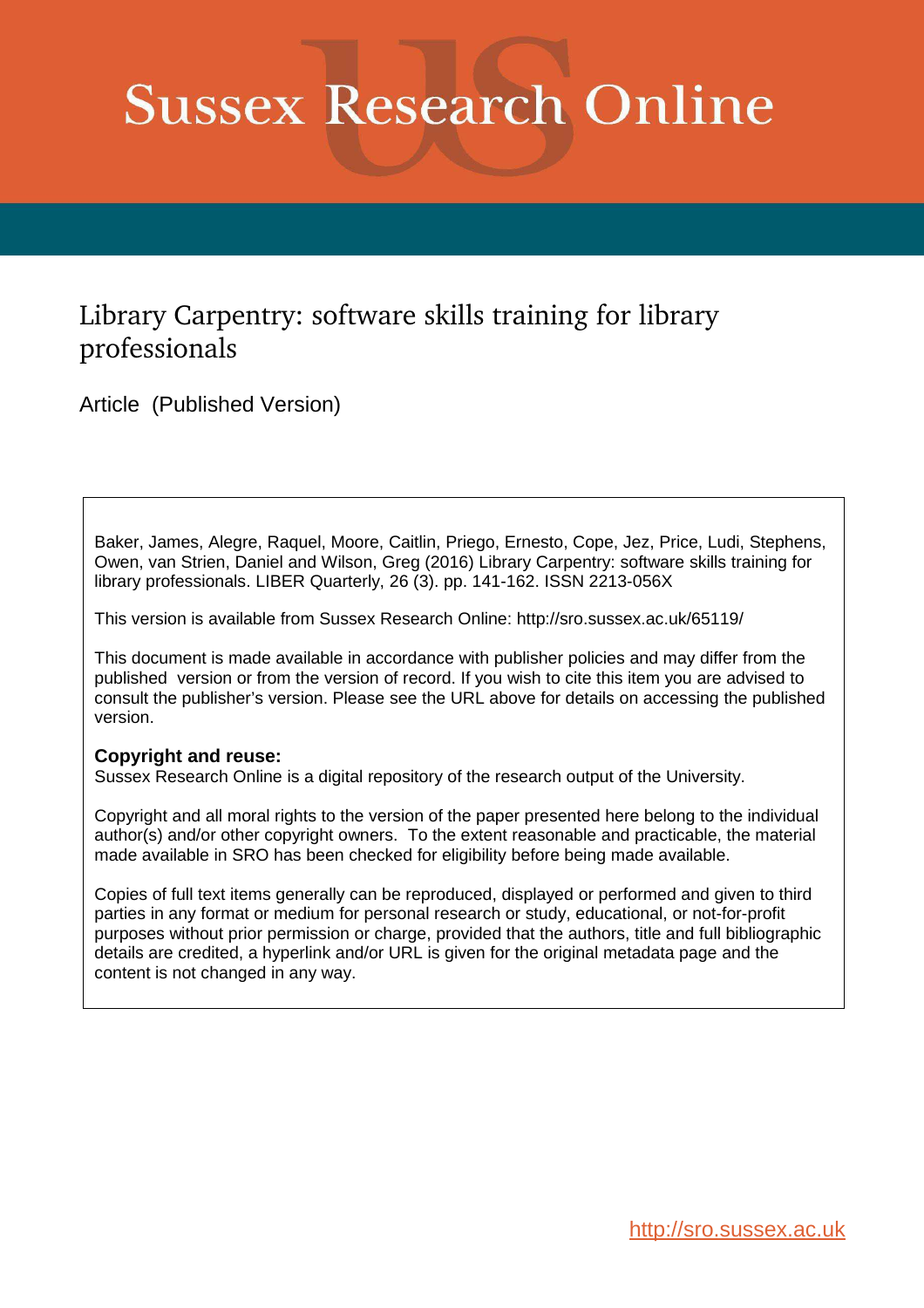

# Library Carpentry: Software Skills Training for Library Professionals

# **James Baker**

University of Sussex, UK [james.baker@sussex.ac.uk](mailto:james.baker@sussex.ac.uk)

# **Caitlin Moore**

Sotheby's Institute of Art, UK [moorecaitlina@gmail.com](mailto:moorecaitlina@gmail.com)

# **Ernesto Priego**

City University London, UK [efpriego@gmail.com](mailto:efpriego@gmail.com)

# **Raquel Alegre**

University College London, UK [r.alegre@ucl.ac.uk](mailto:r.alegre@ucl.ac.uk)

# **Jez Cope**

University of Sheffield, UK [j.cope@erambler.co.uk](mailto:j.cope@erambler.co.uk)

# **Ludi Price**

City University London, UK [ludi.price@gmail.com](mailto:ludi.price@gmail.com)

This work is licensed under a Creative Commons Attribution 4.0 International License Uopen Journals | <http://liberquarterly.eu>/ | [DOI: 10.18352/lq.10176](http://www.doi.org/10.18352/lq.10176)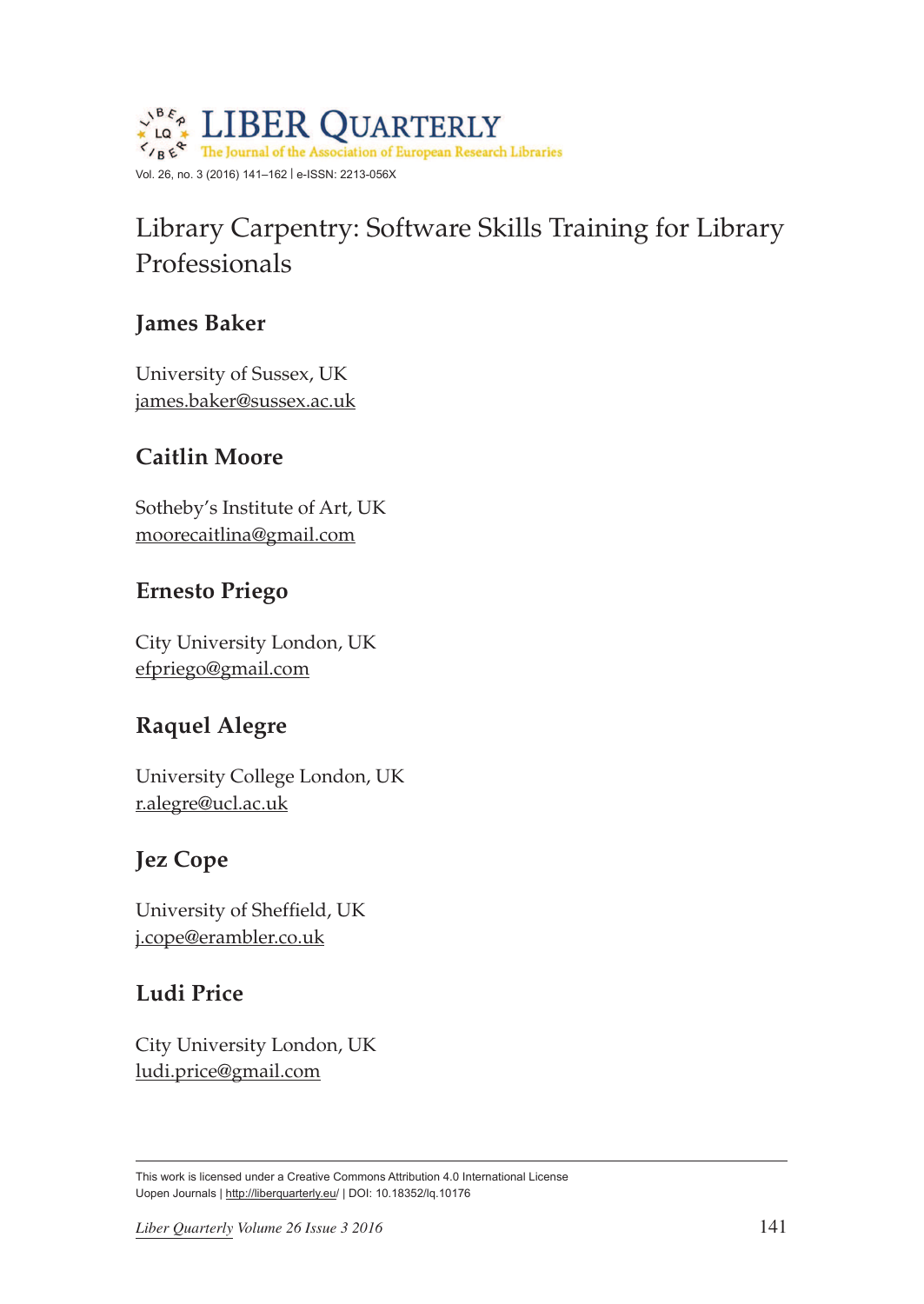# **Owen Stephens**

Owen Stephens Consulting, UK [owen@ostephens.com](mailto:owen@ostephens.com)

#### **Daniel van Strien**

Homerton University Hospital Foundation Trust [davanstrien@gmail.com](mailto:davanstrien@gmail.com)

#### **Greg Wilson**

Software Carpentry, Canada [gvwilson@software-carpentry.org](mailto:gvwilson@software-carpentry.org)

### **Abstract**

Librarians play a crucial role in cultivating world-class research and in most disciplinary areas today world-class research relies on the use of software. This paper describes Library Carpentry, an introductory software skills training programme with a focus on the needs and requirements of library and information professionals. Using Library Carpentry as a case study of the development and delivery of software skills focused professional development, this paper describes the institutional and intellectual contexts in which Library Carpentry was conceived, the syllabus used for the initial exploratory programme, the administrative apparatus through which the programme was delivered, and the analysis of data collection exercises conducted during the programme. As many university librarians already have substantial expertise working with data, it argues that adding software skills (that is, coding and data manipulation that goes beyond the use of familiar office suites) to their armoury is an effective and important use of professional development resource.

**Key Words:** capacity building; software skills; data; Library Carpentry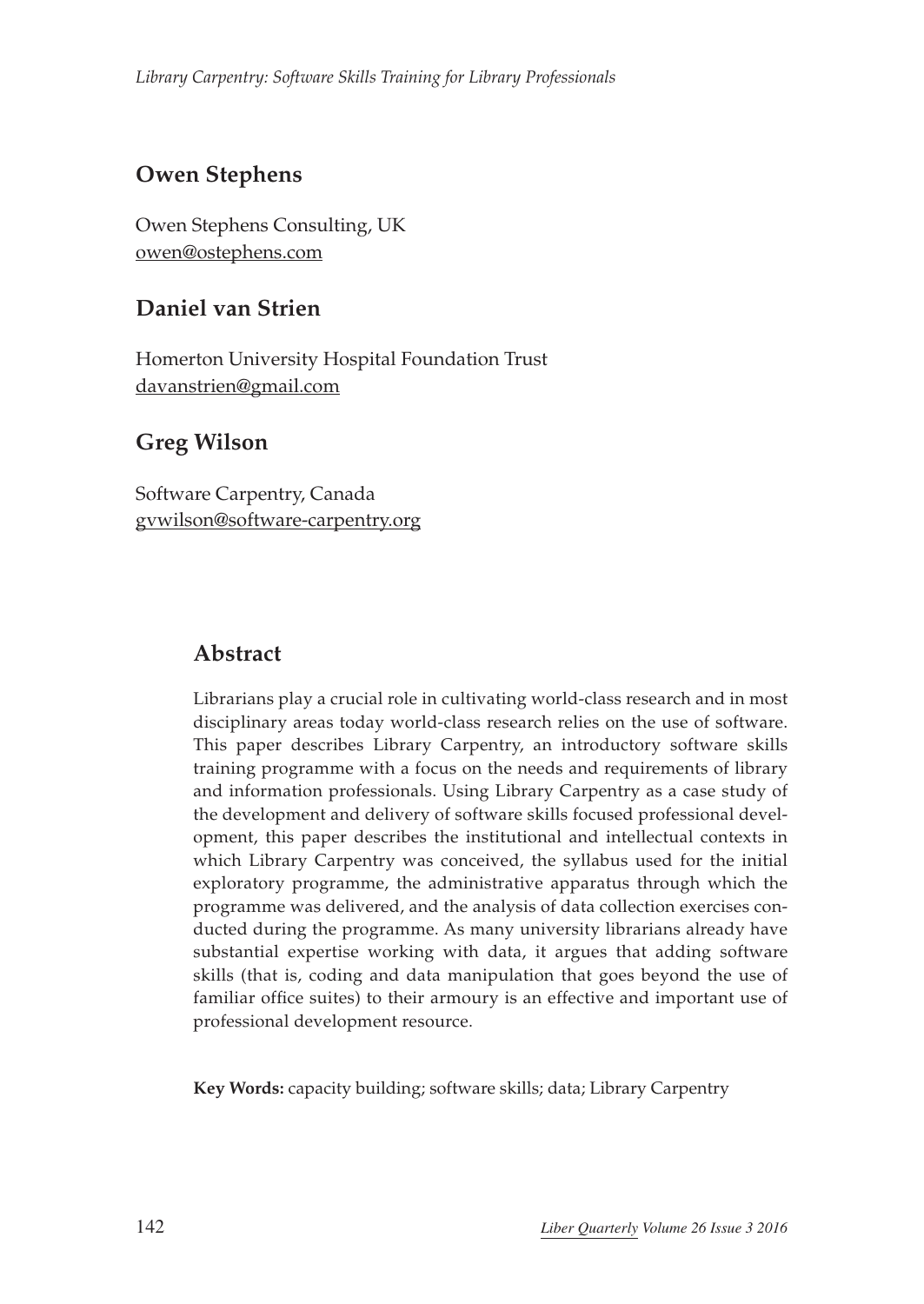#### **1. Overview**

Librarians play a crucial role in cultivating world-class research and in most disciplinary areas today world-class research relies on the use of software (Hettrick, 2014). Established non-profit volunteer organisations such as Software Carpentry (Wilson, 2010) and Data Carpentry (Teal et al., 2015) offer introductory research software skills training with a focus on the needs and requirements of research scientists. This paper describes Library Carpentry, a comparable introductory software skills training programme with a focus on the needs and requirements of library and information professionals. In its initial exploratory run, Library Carpentry took the form of four three-hour sessions held at the City University London Centre for Information Science across four successive Monday evenings in November 2015. These sessions attracted 59 participants from 14 institutions in London and its environs. Subsequently, there has been interest in Library Carpentry both from outside the United Kingdom and from individuals working in comparable professional contexts outside librarianship (such as the archives sector).

This paper presents Library Carpentry as a case study on the development and delivery of software skills focused professional development. It begins by describing the institutional and intellectual contexts in which Library Carpentry was conceived. It goes on to describe the syllabus used for the initial exploratory programme, the administrative apparatus through which the programme was delivered, and the analysis of data collection exercises conducted during the programme. It concludes with a discussion of what went well, what might need adapting, and future plans. As many university librarians already have substantial expertise working with data, it argues that adding software skills (that is, coding and data manipulation that goes beyond the use of familiar office suites) to their armoury is an effective and important use of professional development resources.

The paper has three aims:

1) To describe how and why the approaches of and resources created by non-library specific software skills training (Software Carpentry, Data Carpentry, and Programming Historian) and existing library specific programmes (British Library Digital Scholarship Training Programme, Data Scientist Training for Librarians) were adapted to create the Library Carpentry exploratory run and lesson materials.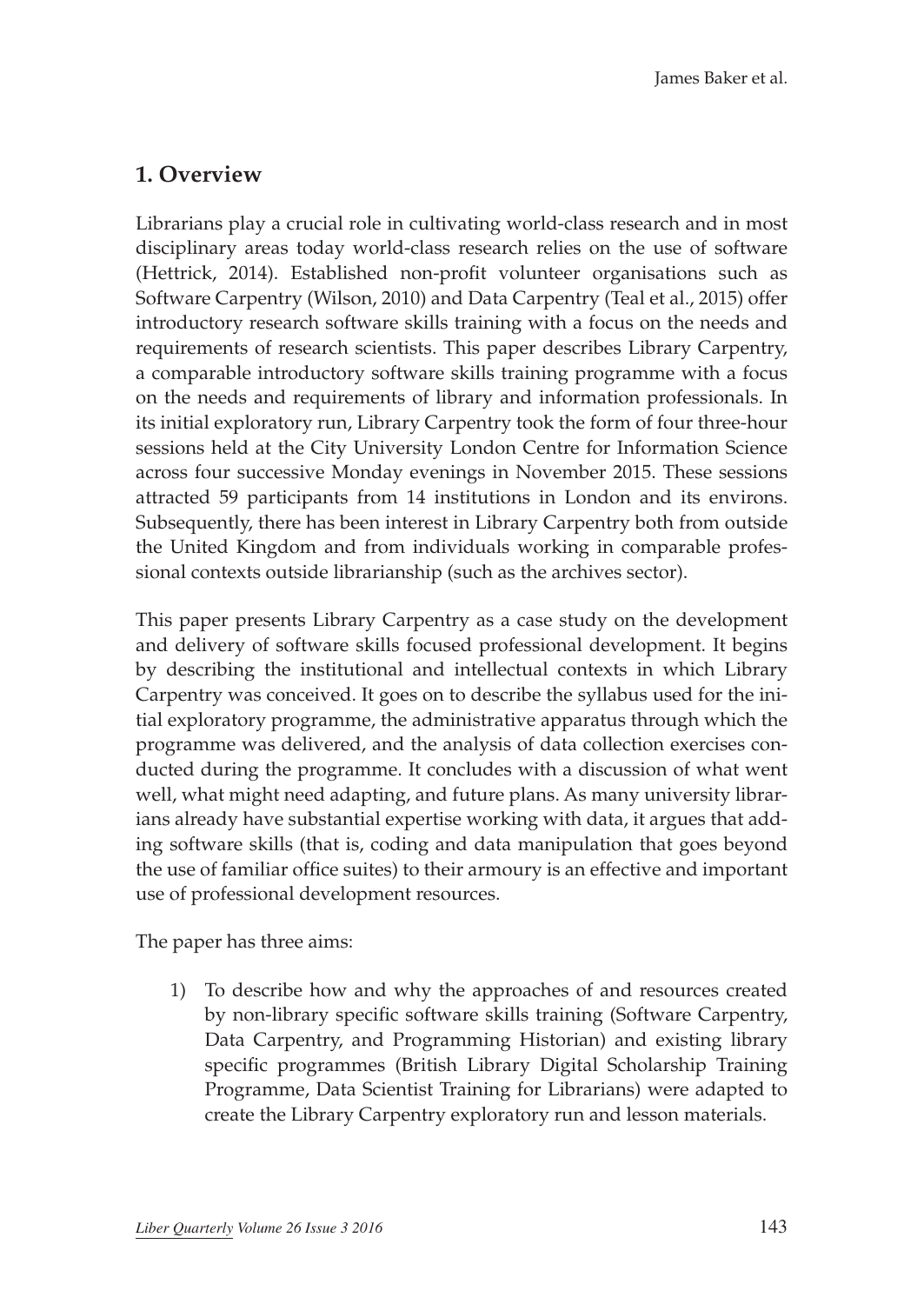- 2) To present data on software skills in university libraries that was collected during this exploratory run.
- 3) To stand as one of a number of activities that builds the foundations of a distributed community model for embracing and sustaining software skills in the library and information profession.

# **2. Context**

#### **2.1. Intellectual contexts**

Jonathan Rochkind (2007) argued in his Editorial Introduction to the inaugural issue of The *Code4Lib Journal* that:

*"This is a decisive time for libraries. In the changing social and technological environment, libraries must adapt to fulfill their missions and satisfy their users. Library technology is acutely involved in this adaptation. Digital services, content and tools have become a part of nearly every aspect of library operations. The "digital library" is here–if you work in a library, you probably work in a digital library" (n.p.).*

Modern librarians have a wide range of roles (RLUK, 2014). Within many of these roles there is potential for applying programming and IT skills, which allow for automation of tasks and the manipulation of data, whether aggregating and harmonising usage statistics from diverse sources or bulk editing of metadata in library catalogues. The research data management and open access services now offered by academic libraries provide additional motivation for librarians to develop such skills (Goben & Raszewski, 2015). Conceptual questions raised when thinking about software design and programming skills often overlap with issues 'traditionally' considered by librarians, potentially leading to new approaches in both. Nevertheless, while the "digital library" has since 2007 fundamentally altered what university libraries do and are for, the integration of software skills into the work of library and information professionals has remained uneven (Dalziel, 2008; Kim, 2011). As Andromeda Yelton (2015) notes in her American Library Association Library Technology Report 'Coding for Librarians: Learning by Example', significant social and political barriers remain: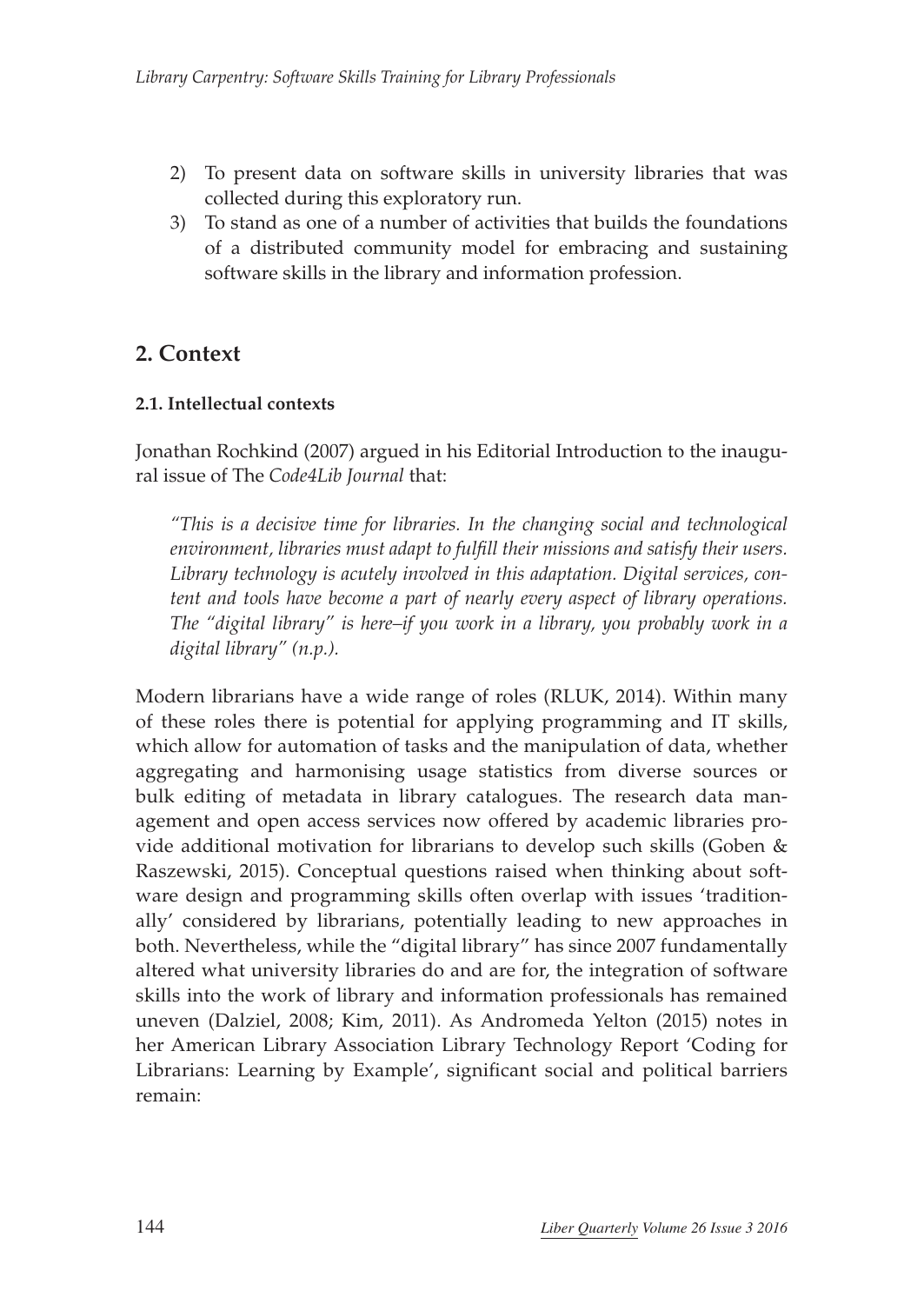*"Many library coders spend a significant amount of time trying to cultivate buy-in, educate their colleagues about technology, or work against siloed organizational structures as they produce inherently cross-departmental work" [p. 22].*

That "buy-in" can be inhibited by a conflation of the desire to automate processes and reduce human involvement with cuts in staffing levels and the resulting increased workloads on individuals (Wilkinson, 2013). In turn, the emergence of software skills among library and information professionals can contribute to existential doubt, to concerns that the traditional and valued skills are no longer enough to justify employment (Wilkinson, 2013).

One factor that has provided fresh impetus for librarians to develop software skills which cut across their existing data management, user support, and research collaboration roles, is the recent emergence of the Digital Humanities, a field in which library and information scientists feature prominently (Baker et al., 2014a; Baker, Williams, Russell, & Rosenblum, 2014b; Keener, 2015). A project funded by the UK public body Jisc made a series of recommendations to Higher Education Institutions or Higher Education clusters looking to build capacity for enabling complex analysis of large-scale digital collections by their non-computationally trained humanities researchers. In particular, it suggested investment 'in training library staff to run these initial queries in collaboration with humanities faculty, to support work with subsets of data that are produced, and to document and manage resulting code and derived data' (Terras et al., 2016).

#### **2.2. Practical contexts**

In response to these contexts, Library Carpentry was conceived in Autumn 2014 as an attempt to facilitate the cultivation of software skills in the library and information science community. It built on three activities undertaken by the Library Carpentry PI (Baker) whilst a Digital Curator at the British Library between March 2013 and August 2015. The first activity was his attendance at a Software Carpentry workshop (Greenwich, London, October 2013). Subsequent discussions with Greg Wilson (then director of Software Carpentry) revealed the prominence of library and information science professionals among the cohort of non-scientists who attend Software Carpentry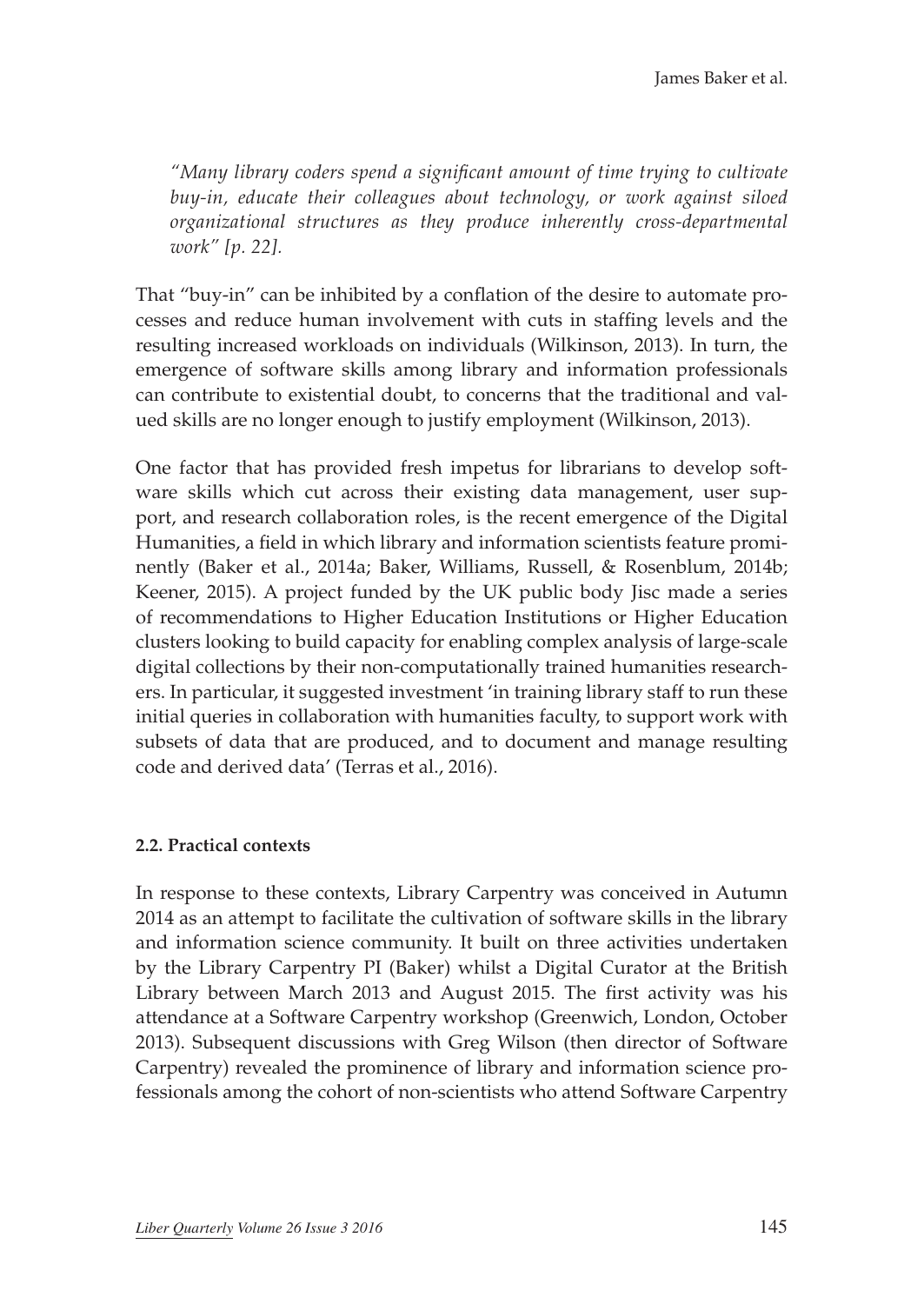workshops. This indicated a potential appetite for in-person software skills training tailored to librarians. The second activity was the experience of writing lessons for the open-access, peer-reviewed journal *The Programming Historian* (Crymble et al., 2016). The observation of the crossover between historians and librarians in the use of and contribution to its lessons indicated an interest among librarians in structured and maintained online learning materials on software skills. The third activity was his role as a session lead and programme coordinator for the British Library's Digital Scholarship Training Programme, a hands-on practical training programme designed for British Library staff and delivered as one-day on-site workshops. The programme launched in November 2012 and covers topics from communicating collections and cleaning up data to command line programming and geo-referencing, some of which are available for self-directed learning (Baker, 2014). When presenting this activity to librarians outside of the British Library, it was clear that demand existed in the sector for comparable in-person training programmes.

In light of the contexts and observations described, Library Carpentry had three aims upon inception:

- 1) To blend non-library specific software skills training (Software Carpentry, Data Carpentry, and Programming Historian) with existing library specific programmes (British Library Digital Scholarship Training Programme, Data Scientist Training for Librarians; Erdmann, von Alstine, Eslao, Durocher, & Wicks 2014) into a public offering aimed at library and information professionals seeking an introduction to software skills.
- 2) To collect data on software skills in university libraries, organisations that play a crucial role in cultivating world-class research that is increasingly reliant on software.
- 3) To build the foundations of a distributed community model for embracing and sustaining software skills in the library and information profession.

#### **3. Programme administration**

Library Carpentry was conceived in Autumn 2014 as a planned activity for Baker's then proposed Software Sustainability Institute Fellowship. Use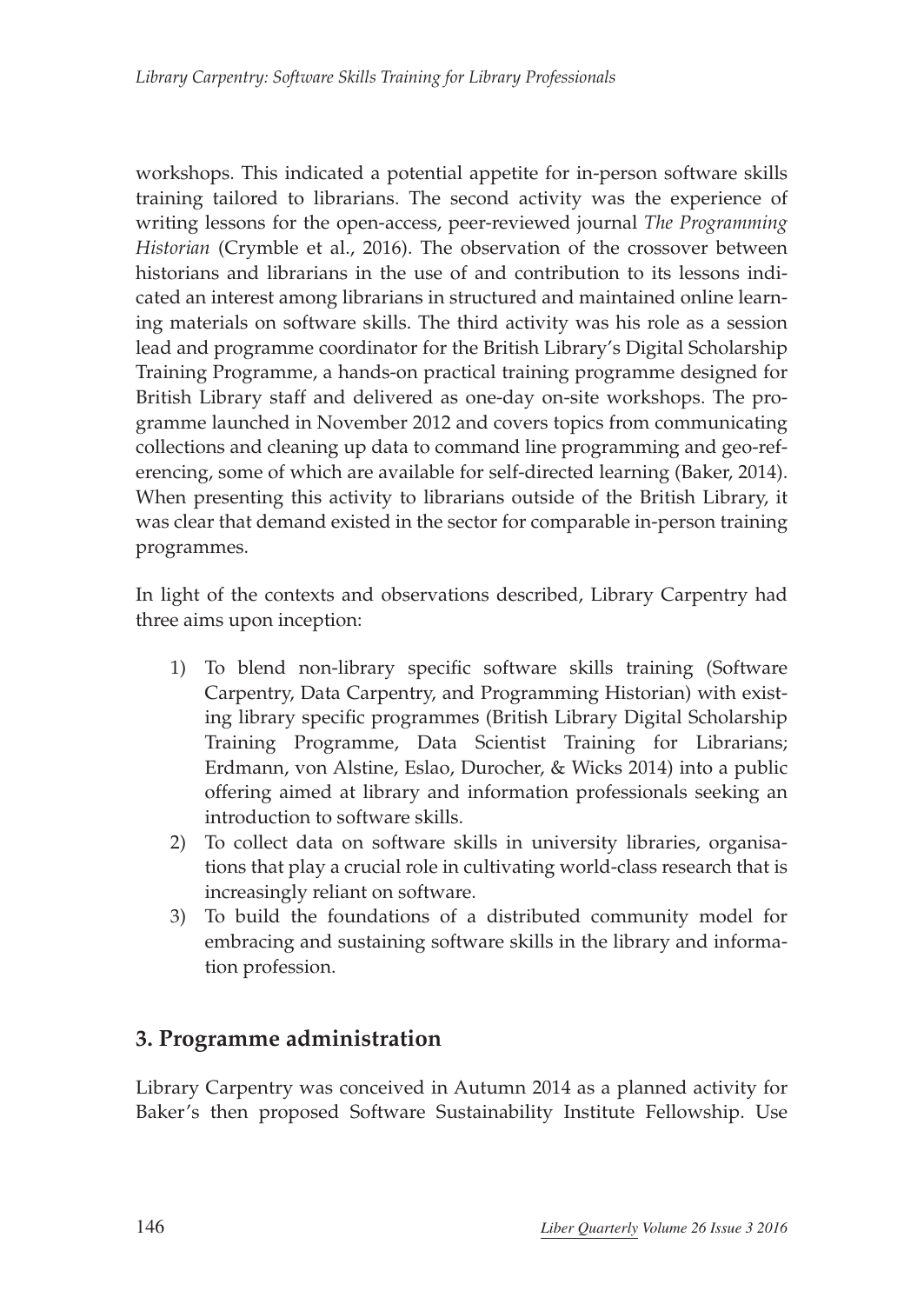of the 'Carpentry' name was intended to indicate an alignment with core aspects of Software Carpentry, namely: training delivered over four segments; an emphasis on open software and data; encouragement of attendance as groups rather than as individuals to support peer learning; the use of multiple trainers to troubleshoot issues; and training materials published online. The use of the 'Carpentry' moniker was approved by Software Carpentry. Upon being selected for a Fellowship, an outline for Library Carpentry was pitched to the Software Sustainability Institute and a £1,000 budget set aside to cover travel costs for trainers, room hire, and refreshments for attendees. At this stage it was anticipated that 20–30 attendees would be accommodated on a single day. In early 2015, a public call for input into shaping Library Carpentry was issued (Baker, 2015a) and discussions with individuals and groups already involved in relevant pedagogical initiatives (see 'Context') took place. As a result of this work, a decision was made for the Library Carpentry exploratory programme to take the form of a series of short events delivered in late-2015 based around a syllabus comparable to Software Carpentry and Data Carpentry, but with examples, data, exercises that replicated library practice rather than scientific research. The syllabus would include the Unix shell (a command line user interface),<sup>1</sup> Git (a version control tool) and OpenRefine (an interactive data cleanup tool). City University London Centre for Information Science were approached with a view to joining the project and the discussions that followed led to the decision to host Library Carpentry at City University London in alignment with their Master's degree in Library and Information Science. This had two significant consequences. First, a programme of four sessions to take place between 17:30 and 20:30 on consecutive Monday evenings was agreed upon. Doing so meant diverging from the two-day format preferred by both Software Carpentry and Data Carpentry, effectively distributing each halfday session over a four-week period. Second, as room hire costs were waived as part of this arrangement, the budget was in turn adjusted to accommodate 50 attendees.

Having settled on a venue, draft syllabus, and format, in April 2015 a call for participants and volunteers was issued (Baker, 2015b). The response to this established both the demand for Library Carpentry and a group of individuals willing to offer their time to develop and/or deliver the syllabus. In order to maximise the pedagogical benefits of peer learning between sessions (Wilson, 2013), respondents from the first group were asked to bring a cohort from their institution to Library Carpentry.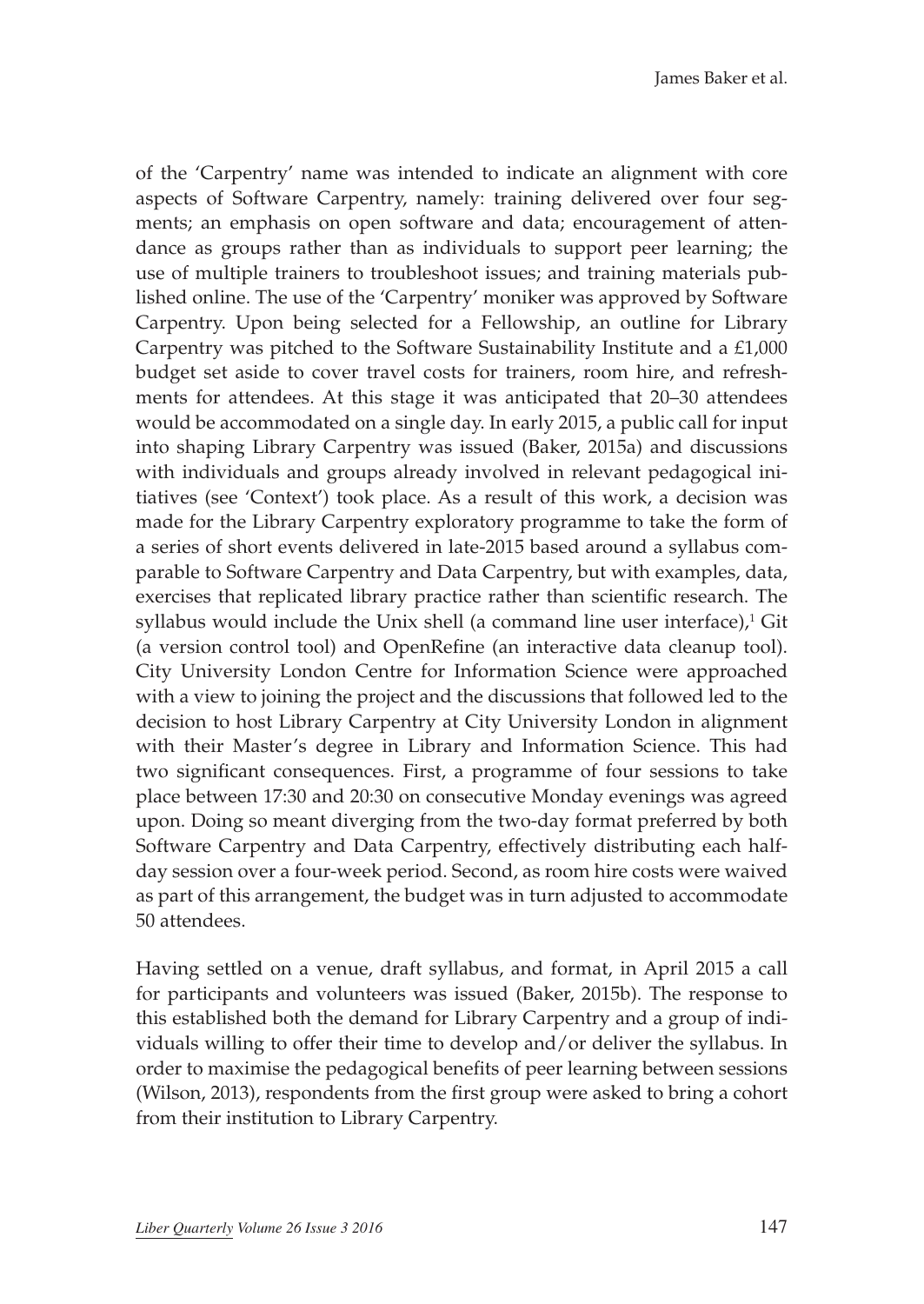In Spring/Summer 2015 the programme website and syllabus were developed and hosted on public GitHub repositories. This platform centralised our work and made it transparent: for example, GitHub Issues trackers were used to manage lesson development. Although using GitHub for this purpose is not frictionless – its steep learning curve introduces potential inclusivity issues (Crymble, 2015) – it nevertheless provided a useful platform on which to promote, iterate, and deploy Library Carpentry. In July 2015 lesson plans for each session were in place and proposed attendees were invited to confirm their registration. Due to high demand, institutions were limited to four attendees, with a waiting list for those the programme was unable to support due to capacity restrictions.

During programme delivery in November 2015, attendees worked on their own personal computers. For sessions one, two, and three printed handouts were provided to guide learning. Refreshments and snacks were provided at every session and as the sessions were held in the evening attendees were encouraged to bring more substantial meals.

At the beginning of each session attendees were asked to make a name badge for themselves, to self-assess their confidence level on the topic at hand, and to clearly display this on their badge (see 'Attendance and Feedback'). Each session was coordinated by a session lead and supported by between two and four helpers who undertook administrative tasks and/or were available to troubleshoot problems arising in the room. At the close of each session, attendees were directed to any actions they needed to take before the next session, typically software installation or downloading data. Between sessions matters arising, clarifications, and installation problems were handled via both GitHub Issues and email.

#### **4. Syllabus**

#### **4.1. Overview**

The Library Carpentry syllabus delivered in during the exploratory programme was aimed at beginners, required no prerequisite knowledge, and was tailored to align with the needs and requirements of library and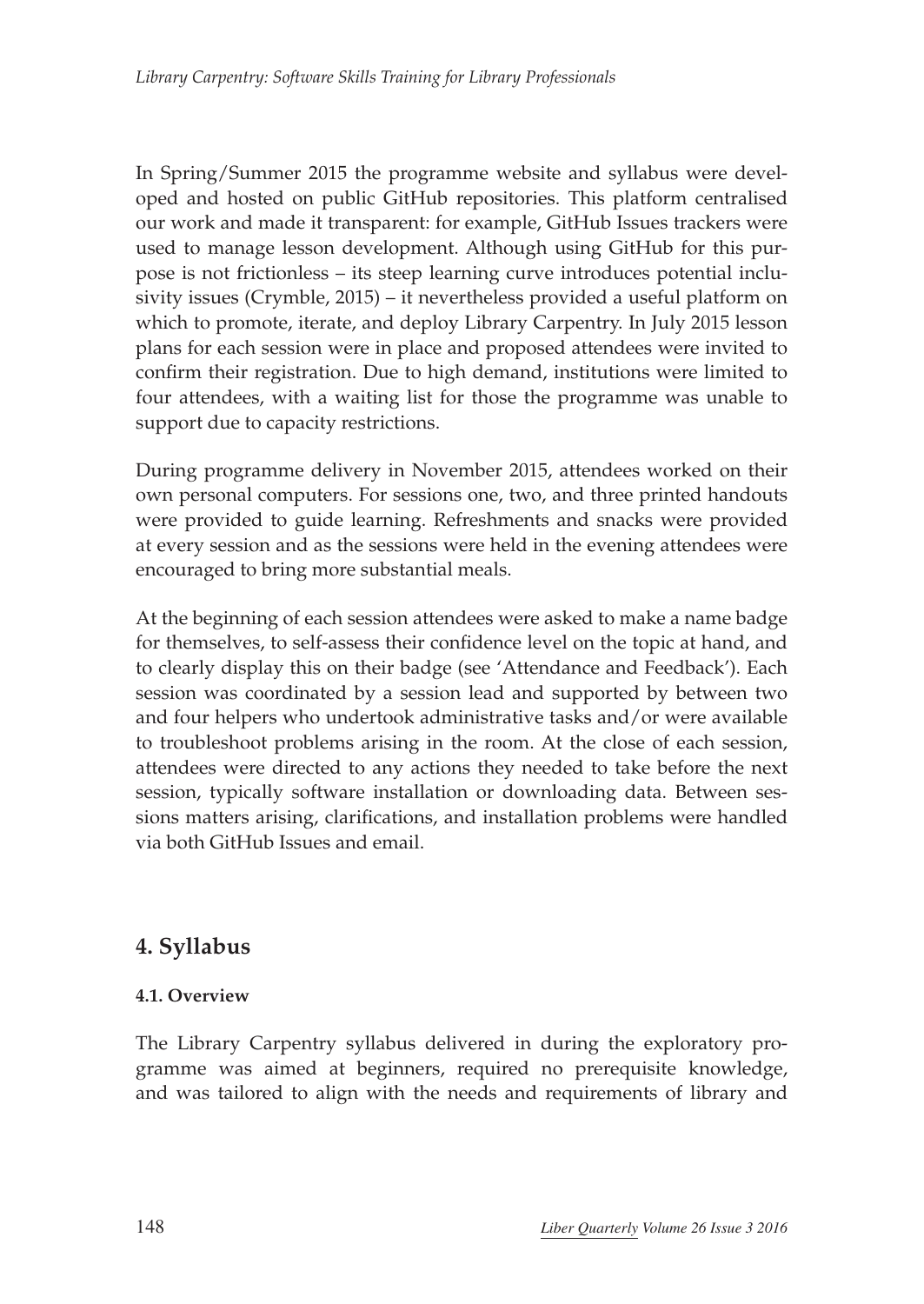information science professionals through the use of relevant examples, data, and exercises. The programme was split into four parts, each of which was delivered in a single three-hour session that was sub-divided into three sections each roughly 45 minutes in length (timetables used for each session are noted below, though note that they do not correspond exactly to what happened at each session). Dependencies between each session were minimised. This reduced the need for refreshers and meant that attendees who were unable to attend a session were not disadvantaged.

Two sets of learning outcomes informed the development and delivery of the syllabus. First, that attendees understood the value of command line interfaces, regular expressions, plain text file formats and consistent naming conventions, and would be equipped by Library Carpentry to apply these in their own professional context. Second, that attendees understood the importance of openly licensed software with strong and diverse user communities and how these characteristics could support both self-directed learning and professional development. To support the delivery of these learning outcomes, the syllabus was also built around use cases with clear relevance to library practice and functionality found in multiple software tools. The latter was particularly important in syllabus construction. The choice to offer a session that focused on the interactive data cleanup tool OpenRefine, for example, was made not only because OpenRefine is a powerful software tool for manipulating tabulated data that is well liked by librarians and is underpinned by a strong user community, but also because OpenRefine queries are built on both regular expressions and programming languages (Jython, Clojure, and the bespoke General Refine Expression Language) that introduce learners to clear, well-documented, and well-constructed programming syntax.

#### **4.2. Sessions**

Session one began with an introduction to basic programming concepts. It drew upon a wide literature, with elements adapted from British Library Digital Scholarship Training Programme lesson materials. Thereafter attendees were asked to reflect on words and phrases associated with programming, code, and software that they believed they would benefit from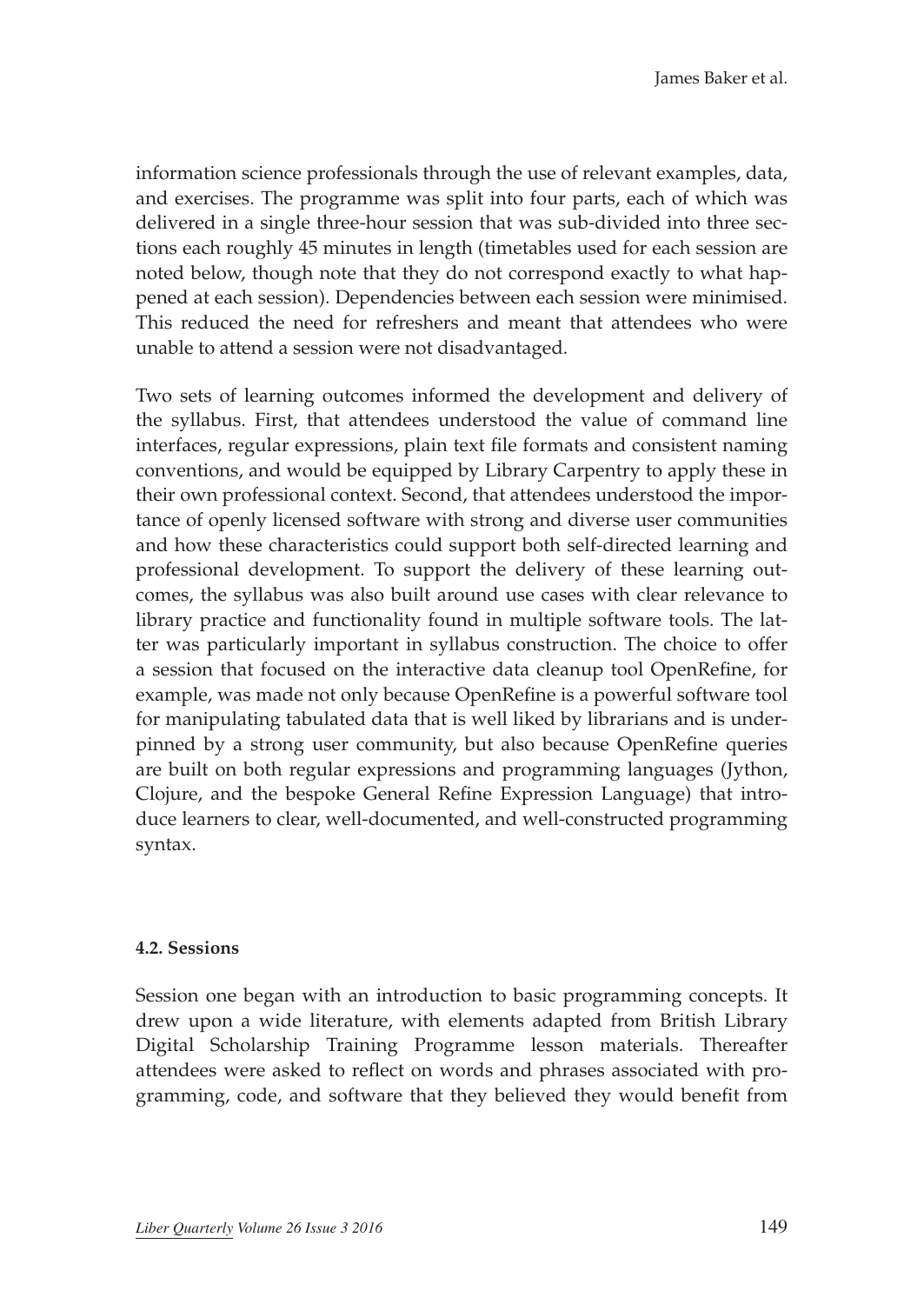knowing more about. Attendees were organised into small peer groups to encourage honesty, peer support, and a better understanding of confidence levels among their peers. Discussions in these small groups were collated by the session lead and an open discussion held that aimed to underscore the learning outcomes of Library Carpentry, to flag areas that the sessions would not cover and where help on those could be sought, and to ameliorate concerns over prerequisite knowledge. The session concluded with an introduction to regular expressions. This included an exercise designed to both help attendees understand what regular expressions do and to encourage attendees to build their own regular expressions. These were conducted on paper with personal computers used to check answers, resolve queries, and experiment.

#### *Week One Timetable*

Arrival and Introduction (30 minutes) Jargon Busting exercise (40 minutes) Foundations presentation (35 minutes) Regular Expressions practical (45 minutes)

Session two covered the Unix shell. It was adapted from Software Carpentry and the Programming Historian lesson materials. In this hands on-session, attendees were introduced to the basic commands required to navigate the filesystem, to count (wc) and mine (grep) metadata for journal articles in tabular form, and to clean and manipulate a text for the purposes of counting words. A demonstration of how to run Named Entity Recognition software from the Unix shell sought to underscore the wider applications of the interface and commands introduced. The session concluded with some advice on and recommendations of resources that can support learning and use of the Unix shell and programming languages.

#### *Week Two Timetable*

Arrival and Introduction (15 minutes) Unix Shell Basics (40 minutes) Counting and Mining in the Unix Shell (50 minutes) Cleaning and Transforming in the Unix Shell (45 minutes)

Session three covered version control with Git. It was adapted from Software Carpentry lesson materials. The session began by introducing attendees to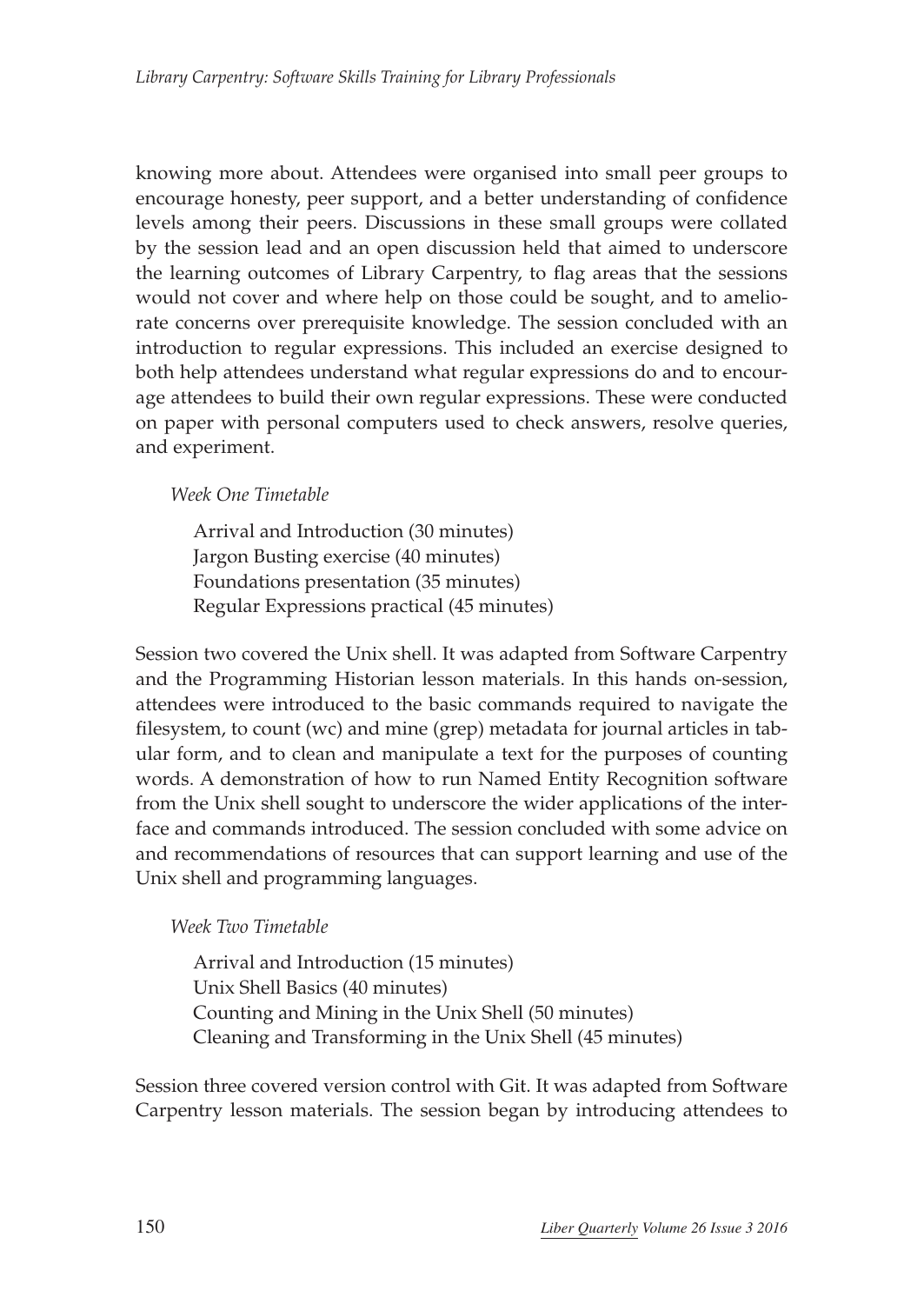the concept of version control, to the terms used to control versions in Git, and how to collaborate and publish Git repositories using GitHub. A pen and paper group exercise was used to reinforce the latter. Thereafter, attendees acquired hands-on experience of using Git in the unix shell to version control a file and explored the use of GitHub within a collaborative versioning workflow. Finally, attendees were encouraged to consider use cases for Git/ GitHub workflows including using GitHub Pages to create simple websites to host a blog or details of an event.

#### *Week Three Timetable*

Arrival and Introduction (15 minutes) Introducing Git and GitHub (40 minutes) Exercise and Using Git (60 minutes) Git and GitHub Use Cases (30 minutes)

Session four covered cleaning and transforming data in OpenRefine. It was adapted from British Library Digital Scholarship Training Programme lesson materials. After a brief introduction to the history of OpenRefine, its purpose, and the community that supports and maintains it, attendees were led through a series of exercises that cleaned and normalised a real-world dataset from an Institutional Repository. The session concluded with some examples of more advanced uses of OpenRefine (such as interactions with web based services) and a discussion of the capabilities of OpenRefine, its appropriateness for certain use cases, and how to integrate it into existing workflows.

#### *Week Four Timetable*

Arrival and Introduction (15 minutes) Introduction to OpenRefine (15 minutes) Basic OpenRefine Functions (80 minutes) Advanced OpenRefine Functions (35 minutes)

Each of the four sessions began by situating what was to follow within the wider context of the programme, and sessions two, three, and four began with an articulation of which of the basic programming concepts encountered in session one would be covered. Every session provided opportunities for attendees to ask questions of the session lead and helpers both during and at the conclusion of the session.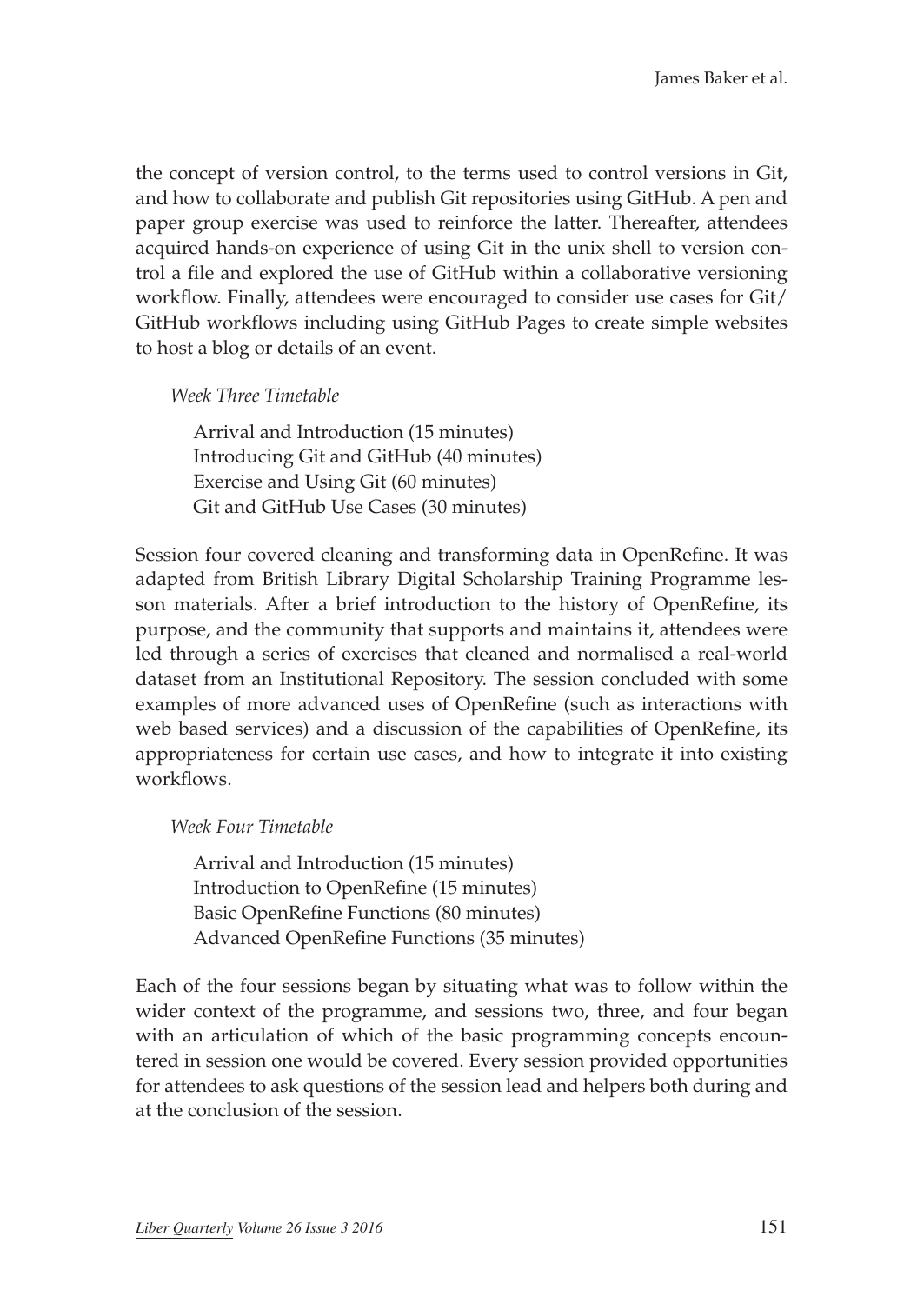Training materials for each session were available to attendees on Github and have been subsequently archived: the materials available include lesson plans, slides, data used in exercise, handouts, and answer sheets (Baker, 2016).

#### **5. Attendance and feedback**

One of the aims of the Library Carpentry exploratory programme was to collect data on software skills in university libraries. This took the form of gathering attendance data and feedback from attendees. Starting with attendance, across the four sessions, a total of 59 individuals from the library and information science community attended Library Carpentry, nine of whom were trainers and/or supported the programme in an administrative capacity (often, in addition to attending as learners). 15 organisations were represented (see Table 1).

#### **5.1. Feedback: self-assessment**

During each Library Carpentry session feedback was gathered from attendees. It was anticipated that this data would support understanding of both whether the syllabus had been pitched correctly so as to deliver the stated learning outcomes and the potential barriers to building a distributed community model for embracing and sustaining software skills in the library and information profession. Three mechanisms were used to gather feedback from attendees.

| Location                 | N | Affiliated Organisation                                                                                                                                                                       |
|--------------------------|---|-----------------------------------------------------------------------------------------------------------------------------------------------------------------------------------------------|
| London                   | 8 | Birkbeck University of London, British Film Institute, British<br>Library, City University London, Imperial College London, UCL,<br>University of London Computing Centre, The Wellcome Trust |
| South East<br>of England | 3 | Cambridge University, University of Reading, University of<br><b>Sussex</b>                                                                                                                   |
| Rest of<br>England       | 3 | De Montfort University, University of Leicester, University of<br>Sheffield                                                                                                                   |
| International            |   | Software Carpentry                                                                                                                                                                            |

*Table 1: Composition of Library Carpentry attendance by location and affiliated organisation.*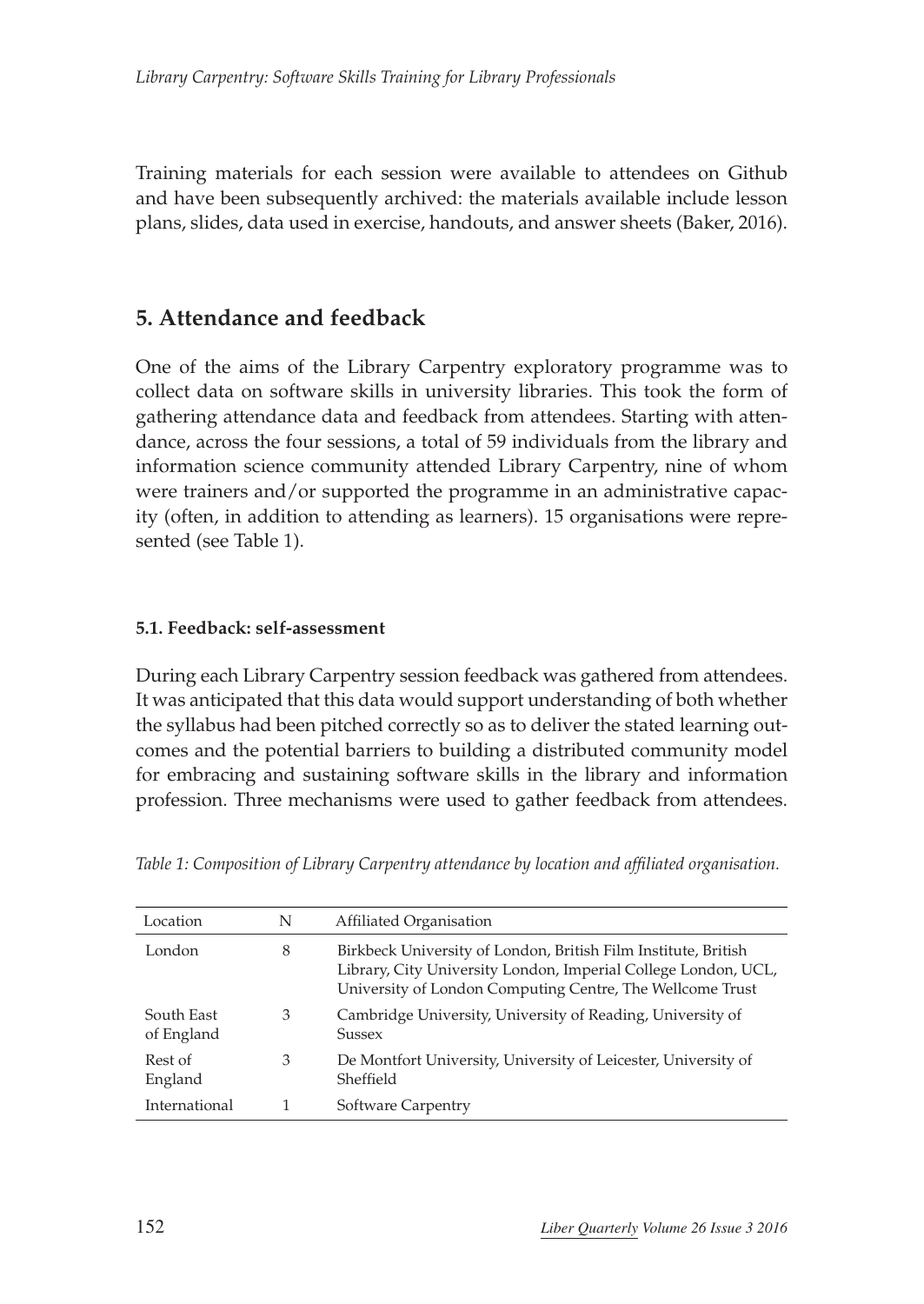First, at the beginning of each session, attendees were asked to self-report their skill level based on the topic at hand. In order to do this, attendees were asked to complete the sentence 'In relation to the topic this week I know...' with one of four options: 'Nothing!' (1), 'A little!' (2), 'Lots!' (3), and 'Lots and Lots!' (4). The rationale for this exercise was threefold: first, it enabled the session leads to gain a quick sense of the confidence in the room each week; second, as attendees were asked to clearly display this on their badge, other attendees were able to identify people nearby in the room who might be able to support them if they got stuck; and third, it provided data on what software skills attendees thought they had before attending Library Carpentry.

The data displayed in Table 2 shows that at the beginning of sessions two, three, and four more than three-quarters of attendees reported knowing nothing about the topic at hand. Attendees were more knowledgeable on concepts (session one), suggesting the existence of a basic set of knowledges in the library and information science community upon which software skills could build. OpenRefine (session four) provided the lowest self-assessment, although this was expected given that it is specialist, bespoke software. Session three (which covered Git) had the lowest attendance. This data suggests that the integration of software skills into the work of library and information professionals remains uneven.

#### **5.2. Feedback: anticipated use of Library Carpentry**

The second mechanism by which feedback was collected took place at the beginning of the third session, the programme mid-point (for this data see

| In relation to the topic<br>this week I know | Nothing! | A little! | Lots!    | Lots and Lots!! |
|----------------------------------------------|----------|-----------|----------|-----------------|
| Week One                                     | 22       | 17        |          | $\theta$        |
| Week Two                                     | 31       | 10        | 2        |                 |
| Week Three                                   | 27       | 7         |          | $\Omega$        |
| Week Four                                    | 32       |           | $\Omega$ | $\Omega$        |
| Mean(n)                                      | 28       | 10.25     |          | 0.5             |

*Table 2: Attendee self-reporting on skill level at the start of each week.*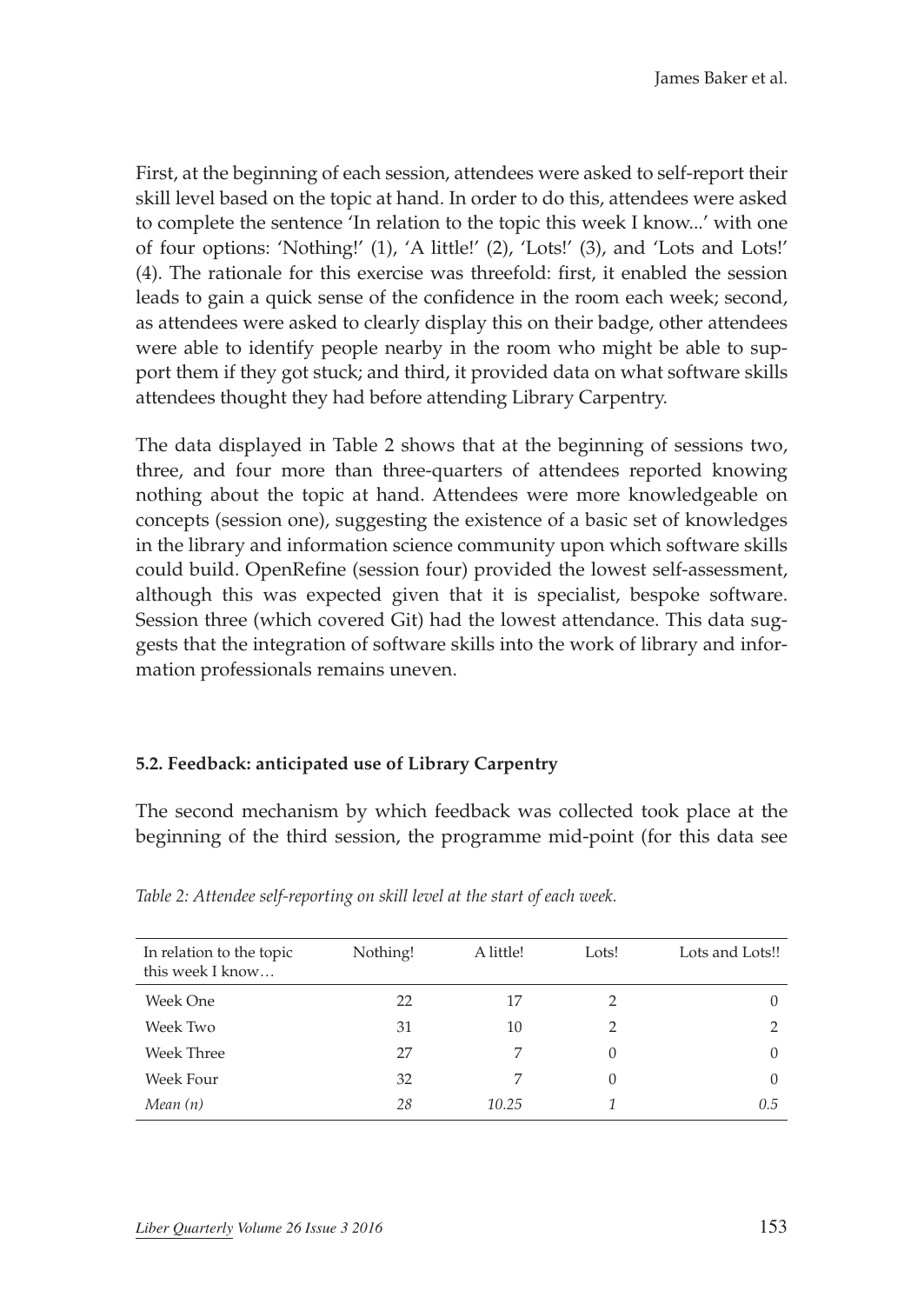week two materials; Baker, 2016). On this occasion attendees were asked to articulate ways in which what they had learnt could be used in their daily practice. Attendees were asked to write on a sticky note a scenario in which they could imagine that they or a member of their team might be able to use what they had learnt at Library Carpentry in the workplace.

27 attendees responded. These responses were grouped by theme to identify clusters. Analysis of these responses shows a strong cluster (n=11) that anticipated using software skills to improve their search capabilities:

- 'Ability to combine large documents and search across them'
- 'Find all VERSIONS of a word (misspelt due to dyslexia) within a database'
- 'Possibly pulling lines out of a horrid csv file our open access system produces'.

Concurrent with these were clusters of responses that anticipated using skills learnt at Library Carpentry to manipulate large scale data (n=7) or to review library data (n=10):

- 'Use regular expressions to help create review files of metadata'
- 'Comparing e-book data (ie. cat records) with physical records. Overlaps? Gaps? Subject heavy in one or other?'
- 'Cleaning up data after exporting it from a) LMS b) Institutional Repository'
- 'Reformatting shelfmarks (title, author, etc) in an exported database of item/bib records. Quite possibly in transforming data to different systems e.g. alt LMS etc'.

Attendees also reported anticipating using the skills learnt at Library Carpentry to better understand software related possibilities in their workplaces (n=4):

- 'Understanding arguments/possibilities for software'
- 'BUT MOSTLY—talking to the Tech people in clearer, more useful ways'
- 'Given me confidence, reminded me what I know/can learn so I can make online 'sandbox' environment to test tools & share courses'.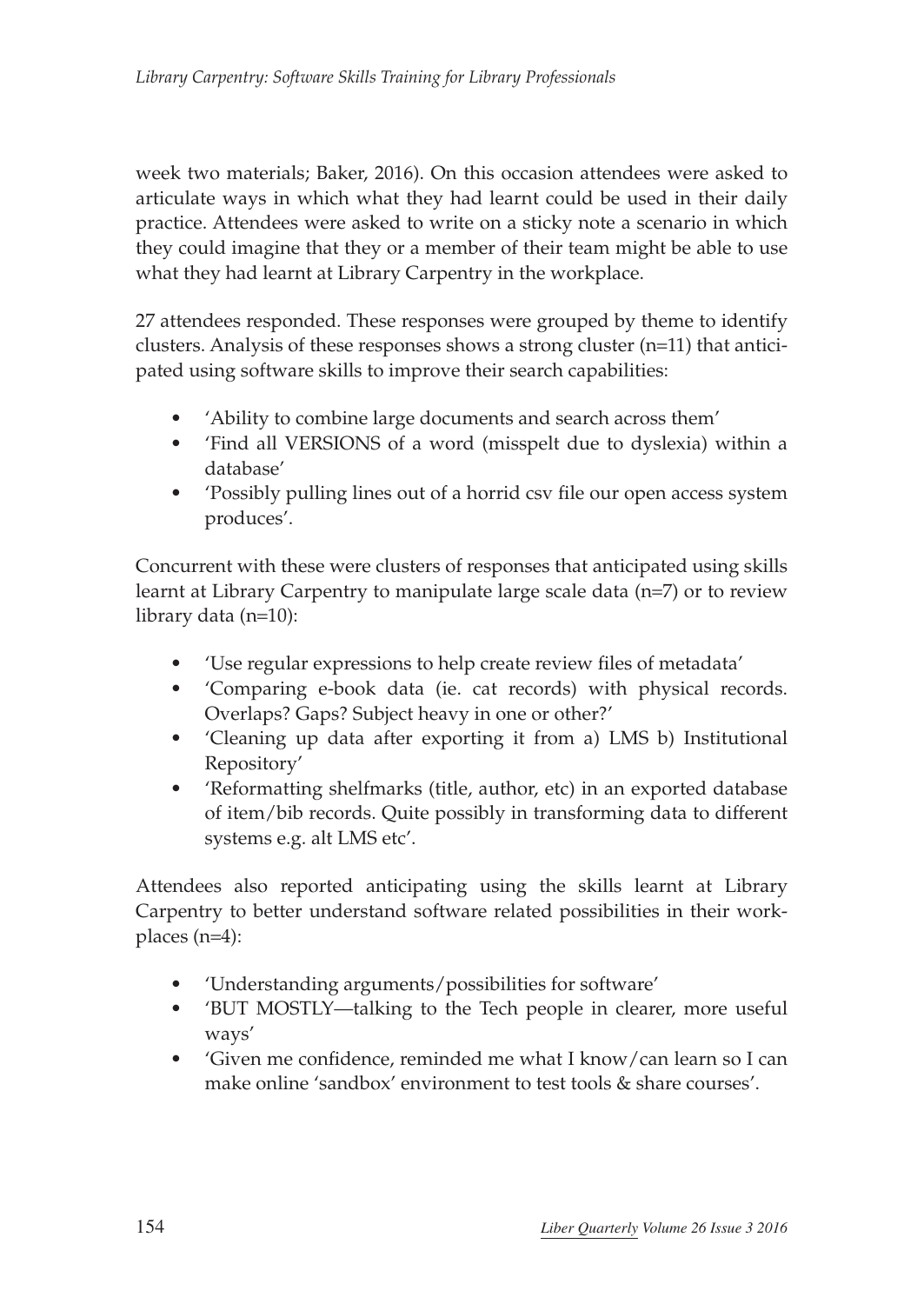Smaller overlapping clusters of potential uses of the skills learnt included research support (n=4), local capacity building (n=2), and task automation (n=2). This data suggests demand in the library and information profession for acquiring software skills.

#### **5.3. Feedback: barriers to learning software skills**

The third feedback mechanism took place at the close of the final session (for this data see week four materials; Baker, 2016). On this occasion attendees were asked to articulate what they might need to pass on to colleagues the skills they had learnt at Library Carpentry. Again they were asked to write their responses on a sticky note. 18 attendees responded. These responses were grouped by theme to identify clusters. Analysis of these responses shows time (n=6) and practice (n=7) as important requirements to passing on skills learnt at Library Carpentry. A smaller cluster (n=4) reported the need for more worked examples:

- 'Practice with data I am familiar with—applying each week's lessons practically'
- 'I'd be really keen but think I'd need time and actually apply this to something practically myself (I am hoping to do this) to feel more confident in it (+ seeing other people's practical applications too)'
- 'Any websites that act as a simple reminder for me + to give others'.

Organisational barriers to passing on skills learnt were reported. These were described in two forms. One group (n=3) reported having insufficient IT permissions to apply the skills developed at Library Carpentry in their workplace. A second more nebulous group (n=4) reported that their organisational culture was either unsupportive or lacked the communities they needed to embed software skills in their practice:

- 'An appropriate channel: knowing the people/group to disseminate to'
- 'some of my colleagues are not very technologically adept, so not sure how much can pass on', 'Might be able to sell OpenRefine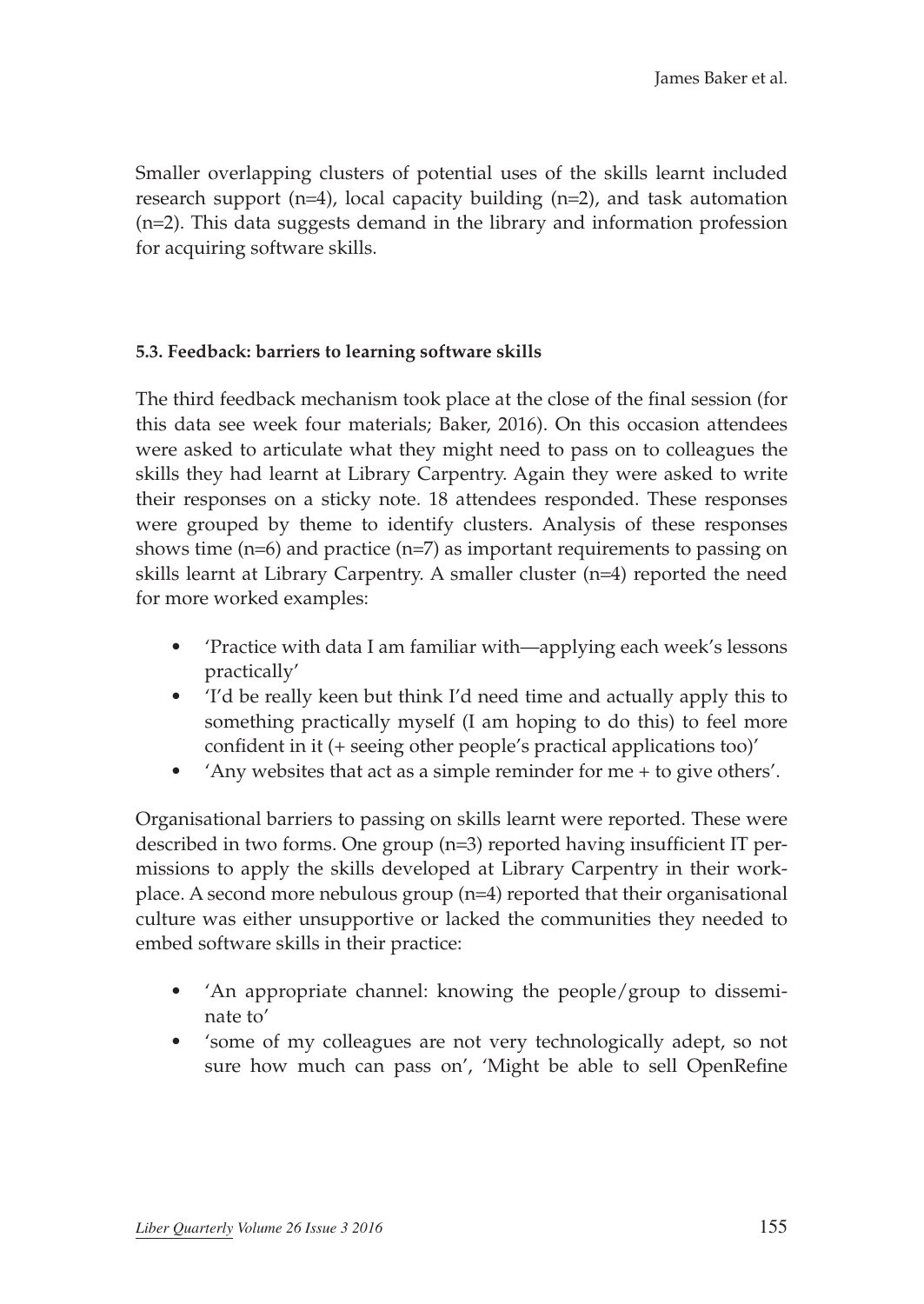to colleagues but the organisation I work for hates Open Source Software :('

• 'I certainly need more time to practice and a community where I am not afraid of asking stupid questions'.

This data suggests that in spite of demand for software skills, the integration of core software skills into the work of library and information professionals is inhibited by significant cultural, social and organisational barriers.

#### **5.4. Review**

Taken together, these three sets of data (drawn, it must be noted, from a self-selecting audience) point to three provisional findings and recommendations:

- 1) Library and information science professionals both value the acquisition of software skills as part of their professional development and report a low competency in such skills (findings corroborated by two attendee blogs that reflected on attending Library Carpentry: Playforth, 2015; Sykes, 2016). More work is needed corroborate these findings in an international context.
- 2) Library and information science professionals report undertaking activities that could be improved by their acquisition of software skills. More work is needed to map these activities to the roles performed by library and information professionals.
- 3) Library and information science professionals face various challenges to acquiring software skills and to embedding those skills in their workplace. More work is needed to tease out commonalities between these challenges.

An organisational challenge not captured by these feedback mechanisms was one of timing. Taking into account the target audience and the host institution, it was important to strike a balance between fulfilling everyday responsibilities and the need for ongoing professional development. Complementing the positive feedback regarding content and delivery, some participants provided informal negative feedback that the sessions were too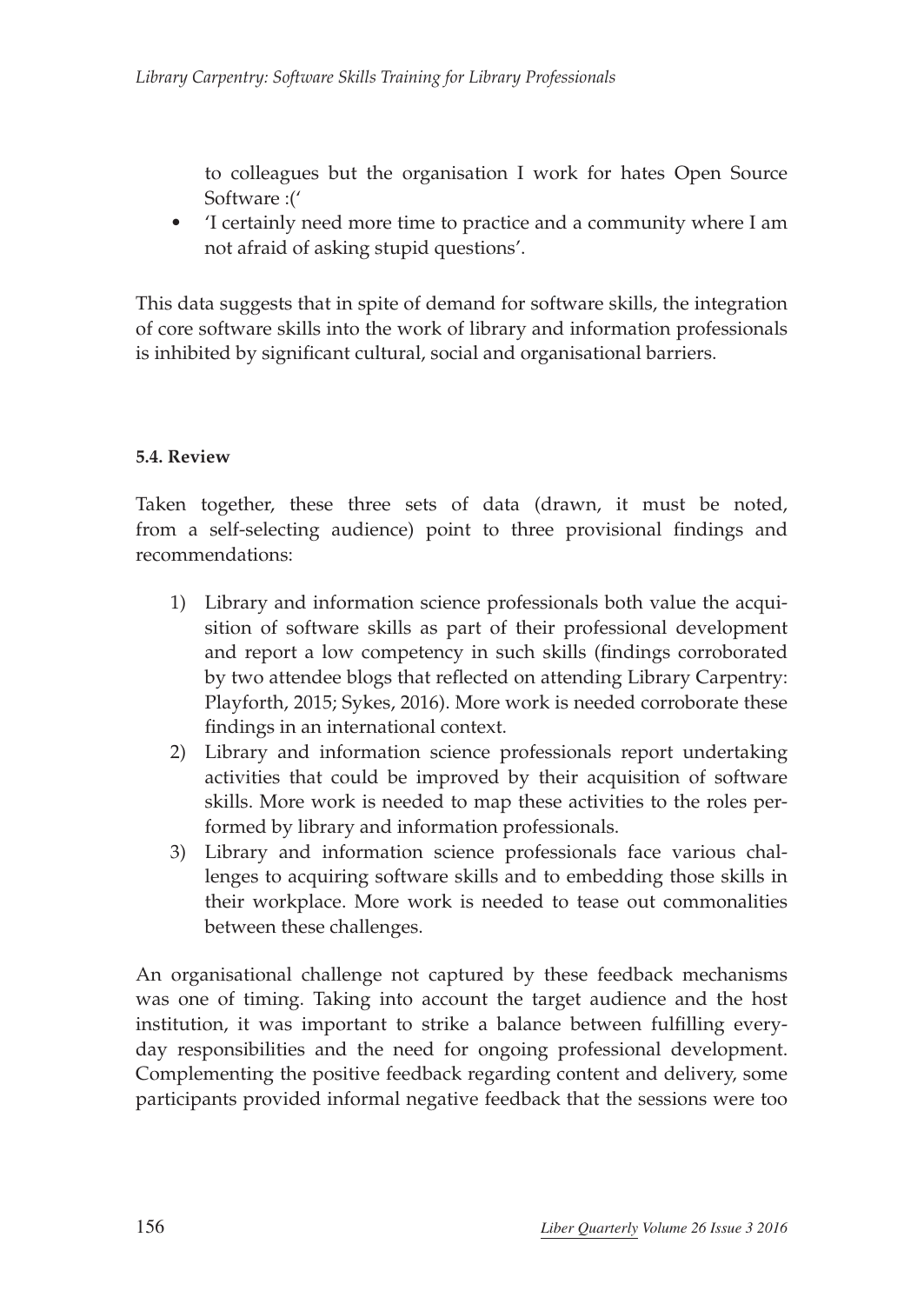long, especially as they took place after a day of work. The pragmatic challenge for organisers and participants was that this time of the day was the most feasible for information professions with core working hour responsibilities and stretched professional development capacity. Work that builds on the initial exploratory run of Library Carpentry must remain attentive to this important professional dynamic.

#### **6. Next Steps**

Starting with what went well, the decision to spread Library Carpentry across four weekly evening sessions (as opposed to Software Carpentry's two-day format) delivered significant benefits: the intensity of learning was distributed, the time between sessions was used to reinforce skills and field queries, nascent peer support communities were built (especially through the logging of issues on GitHub and the use of the Twitter hashtag #librarycarpentry during and after sessions; Priego, 2016), the syllabus was revised midprogramme based on the progress of previous sessions, and a wider pool of expert trainers could be drawn upon (that is, the individual trainers and helpers were unlikely to all have been available simultaneously). The decision to encourage institutions to bring a cohort to Library Carpentry across a four-week period was a notable success: attendees reported discussing sessions during journeys home and subsequently in the office, thus deepening knowledge acquisition and facilitating self- and peer- learning. Attendance remained consistent throughout, indicating that attendees were sufficiently satisfied with the learning experience to return the next week.

As the lessons were new – if adapted in most cases from existing resources – areas were encountered where revisions focused on clarity and concision were required. The necessity to troubleshoot problems encountered by a large group meant that all four lessons fell behind schedule, and most did not cover the entirety of the planned lesson content. A higher ratio of trainers and helpers to attendees might alleviate this problem, though as many of the problems encountered were not lesson related but caused by attendees working on their own personal computers (such as failed WiFi logins, software installation faults, and operating systems interoperability issues) an IT training suite might also ensure more lesson content is covered. That said,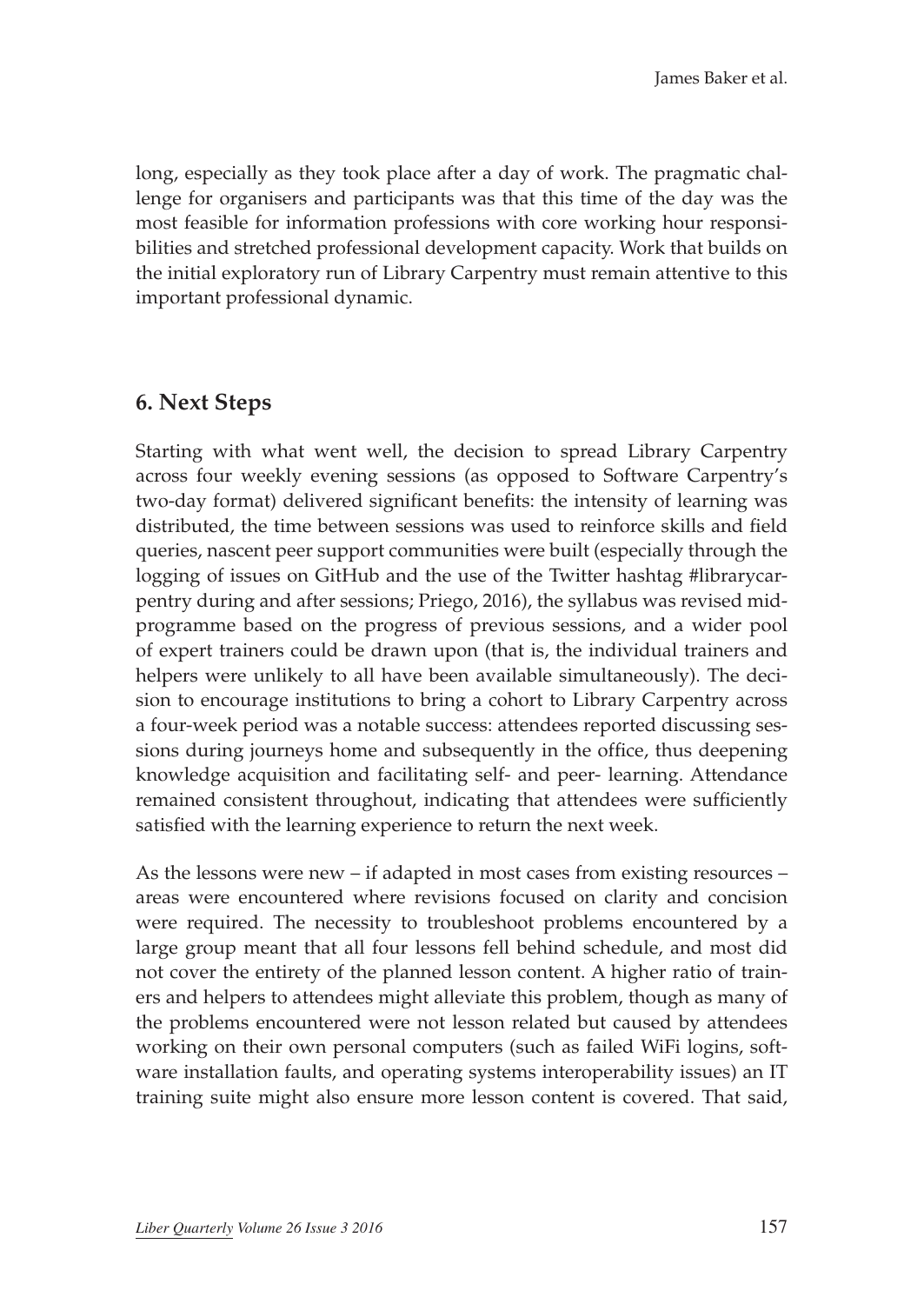we observed clear benefits of having learners able to leave a training session with a configured environment on their own personal computers: that is, they could continue developing their skills immediately (Wilson, 2013). Better support for learners who wish to reinforce learning between sessions could be offered by providing exercises for completion between lessons.

Finally, attendees struggled most with Git workflows and terminology, this in spite of attendees using GitHub Issues to discuss or ask questions from week one (see for example the especially large number of OpenRefine use case queries raised on GitHub Issues after prompting from the session four lead [https://github.com/LibraryCarpentry/week-four-library-carpentry/](https://github.com/LibraryCarpentry/week-four-library-carpentry/issues) [issues](https://github.com/LibraryCarpentry/week-four-library-carpentry/issues)). Introducing Git through a GUI such as GitHub Desktop might be preferred, although this would reduce the opportunity to reinforce learning of shell commands. Note however this is a finding of comparable training programmes and is a reason for Data Carpentry not teaching Git and GitHub.

# **7. Conclusion**

The future plans for Library Carpentry, however, go beyond iterating lesson content. Library Carpentry set out to build the foundations of a community model for embracing and sustaining software skills in the library and information profession, with the intention that this model would emerge from the experience of delivering the initial exploratory programme. Spreading the programme over four weeks had the unexpected benefit of alerting a wider range of non-attendees to Library Carpentry, a number of whom reached out during and since Library Carpentry to find out more and to enquire into running iterations of Library Carpentry in their local area.

Since the Library Carpentry exploratory run, 12 further workshops have since been organised in 7 countries across 4 continents. Each workshop has adapted the lesson materials and timings to suit the needs of requirements of their local audience. Alongside and as a result of these workshops, the Library Carpentry lesson materials have been substantially revised and improved. During the Mozilla Science Lab Global Spring (2–3 June 2016), a team from the USA, Australia, Canada, UK, the Netherlands, and South Africa developed lesson materials, added a new lesson on SQL (a relational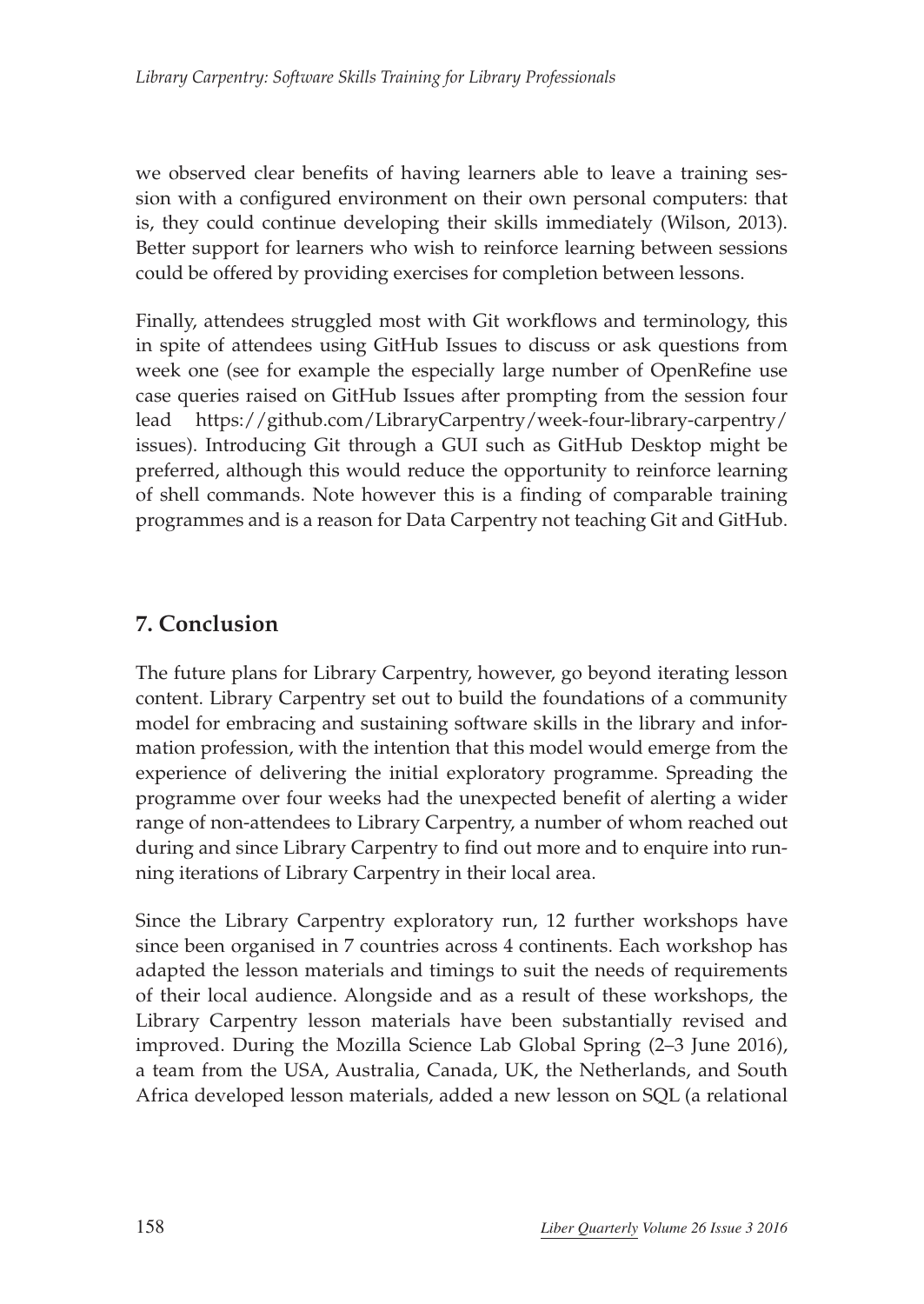database management language), assigned administrative roles required to support a distributed management and maintenance structure, and republished the materials using the Data Carpentry lesson template (Weaver, 2016). Building on the momentum created by these medium-term successes, we hope that in the long-term Library Carpentry will develop a sustainable model comparable to Software Carpentry and Data Carpentry – that is, towards an evolving set of centralized lessons delivered globally by individuals who have undergone instructor training, the latter in particular having proved crucial to building communities around both Software Carpentry and Data Carpentry. To achieve this, we must first note that Software Carpentry and Library Carpentry have different audiences: the former being scholars (and primarily scientists) who self-identify with the benefits of developing their own software skills in relation to their research; the latter being professionals who self-identify with the benefits of developing their own software skills in relation to their organisational needs. With this in mind, and in lieu of substantial funds, the next step is to establish Library Carpentry along a distributed model, to create a body of materials that libraries as organisations can drawn on, adapt, and reuse as appropriate in their local contexts, thereby achieving medium-term sustainability through an organisation to organisation community. To achieve this, investment priorities for future work are:

- Evaluate the short- to medium-term benefits of attending Library Carpentry workshops to both attendees and their libraries through semi-structured interviews with attendees.
- Develop a set of resources to enable Library Carpentry attendees to pass on software skills in their libraries. It is anticipated that these resources would be predicated on the idea that the best way to reinforce your own software skills is to teach others.
- Disseminate the results of that evaluation and the resources developed in appropriate venues.

This case study has described how the Library Carpentry exploratory programme was conceived and delivered, the syllabus of software skills training materials that were used and subsequently developed, the analysis of data collection exercises that were conducted, and developments that have occurred in subsequent months. The Library Carpentry exploratory programme and the activities that have built on it confirm that there is demand,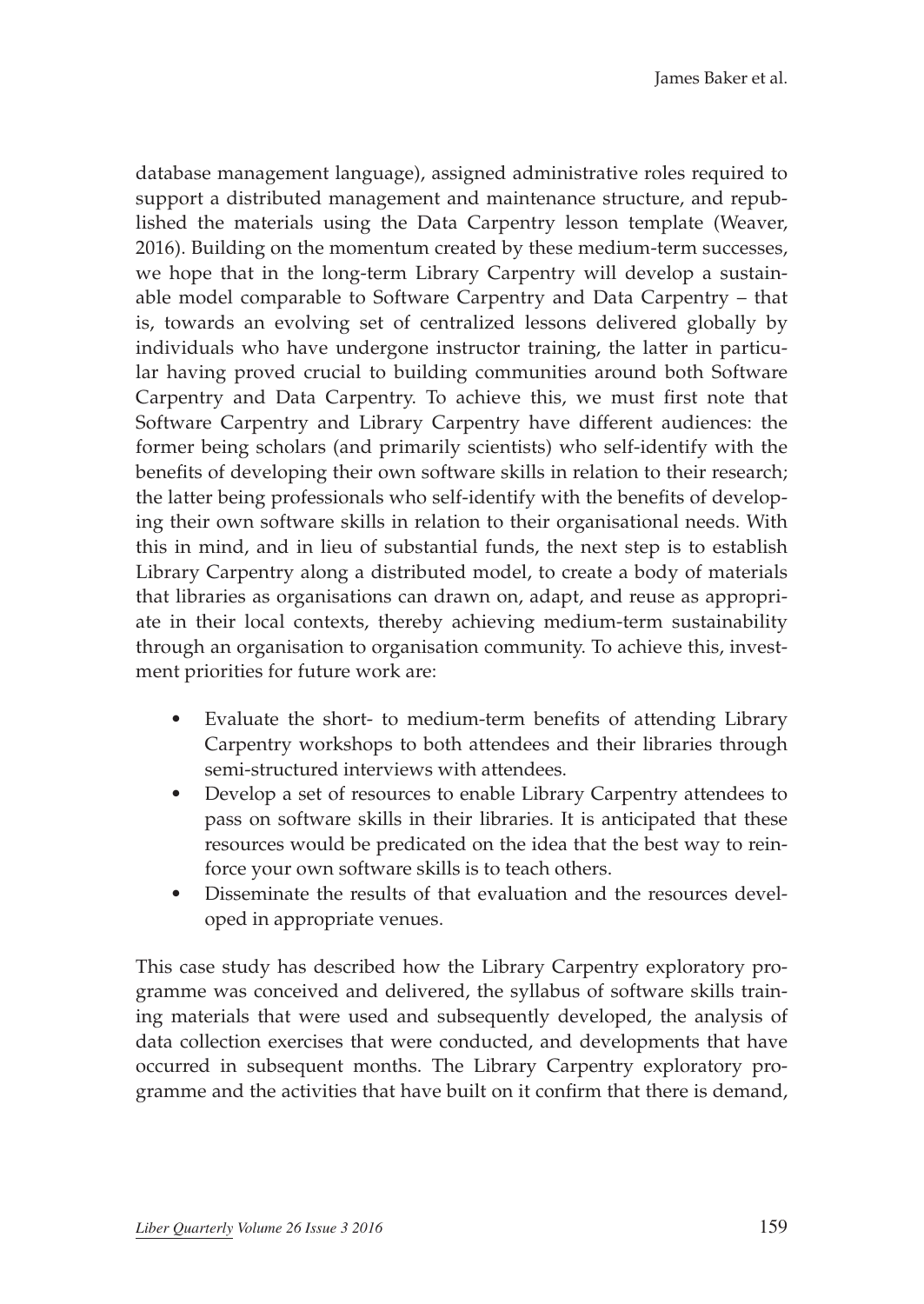appetite and a will among library and information professionals to acquire software skills. As librarians and software skills are both vital components of world-class research, Library Carpentry is a timely intervention into the role of librarians in the research lifecycle.

# **Acknowledgements**

We thank the Software Sustainability Institute for their generous sponsorship of Library Carpentry. The Software Sustainability Institute cultivates world-class research with software. The Institute is based at the universities of Edinburgh, Manchester, Southampton and Oxford.

# **References**

Baker, J. (2014). *British Library Digital Scholarship Training Programme: a round-up of resources you can use.* British Library Digital Scholarship. Retrieved October 20, 2016, from [http://britishlibrary.typepad.co.uk/digital-scholarship/2014/10/british](http://britishlibrary.typepad.co.uk/digital-scholarship/2014/10/british-library-digital-scholarship-training-programme-round-up-of-resources-you-can-use.html)[library-digital-scholarship-training-programme-round-up-of-resources-you-can-use.](http://britishlibrary.typepad.co.uk/digital-scholarship/2014/10/british-library-digital-scholarship-training-programme-round-up-of-resources-you-can-use.html) [html.](http://britishlibrary.typepad.co.uk/digital-scholarship/2014/10/british-library-digital-scholarship-training-programme-round-up-of-resources-you-can-use.html)

Baker, J. (2015a). *What would Library Carpentry look like?* British Library Digital Scholarship blog. Retrieved October 20, 2016, from [http://britishlibrary.typepad.](http://britishlibrary.typepad.co.uk/digital-scholarship/2015/02/what-would-library-carpentry-look-like.html) [co.uk/digital-scholarship/2015/02/what-would-library-carpentry-look-like.html](http://britishlibrary.typepad.co.uk/digital-scholarship/2015/02/what-would-library-carpentry-look-like.html).

Baker, J. (2015b). *Library Carpentry: call for volunteers, call for participants*. British Library Digital Scholarship blog. Retrieved October 20, 2016, from [http://](http://britishlibrary.typepad.co.uk/digital-scholarship/2015/04/library-carpentry-call-for-volunteers-call-for-participants.html) [britishlibrary.typepad.co.uk/digital-scholarship/2015/04/library-carpentry-call-for](http://britishlibrary.typepad.co.uk/digital-scholarship/2015/04/library-carpentry-call-for-volunteers-call-for-participants.html)[volunteers-call-for-participants.html.](http://britishlibrary.typepad.co.uk/digital-scholarship/2015/04/library-carpentry-call-for-volunteers-call-for-participants.html)

Baker, J. (2016). *Library Carpentry. Weeks One-Four. November 2015*. figshare. Retrieved October 20, 2016, from [https://dx.doi.org/10.6084/m9.figshare.3082990.v2.](https://dx.doi.org/10.6084/m9.figshare.3082990.v2)

Baker, J., Bourg, C., Gil, A., Hettel, J., Lindblad, P., Miller, L., & Stack, P. (2014a). Methods for empowering library staff through digital humanities skills'. Workshop given at Digital Humanities 2014, Lausanne, Switzerland, July 7 – 12, 2014. Retrieved October 20, 2016, from [https://dh2014.files.wordpress.com/2014/04/dh-2014](https://dh2014.files.wordpress.com/2014/04/dh-2014-workshop-010.pdf) [workshop-010.pdf.](https://dh2014.files.wordpress.com/2014/04/dh-2014-workshop-010.pdf)

Baker, J., Williams, H., Russell, J., & Rosenblum, B. (2014b). *Teaching digital humanities in the library*. Talk given at Data Driven: Digital Humanities in the Library, Charleston, SC, June 20–22, 2014.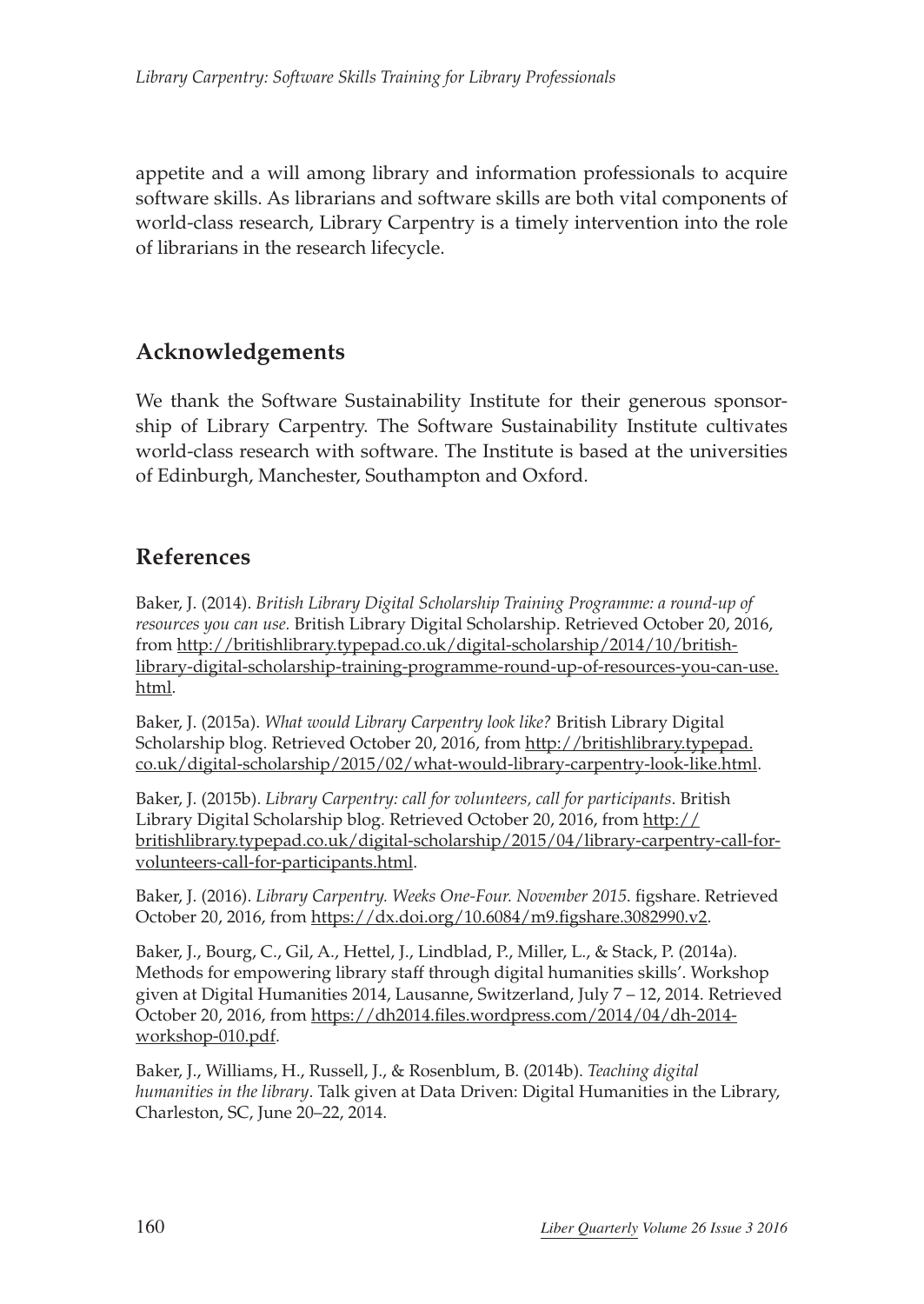Crymble, A. (2015). How can we make the PH more friendly for women to contribute?. *The Programming Historian, 152*, n.p. Retrieved October 20, 2016, from <https://github.com/programminghistorian/jekyll/issues/152>.

Crymble, A., Gibbs, F., Hegel, A., McDaniel, C., Milligan, I, Taparata, E., & Wieringa, J. (Eds.) (2016). *The programming historian.* (2nd ed.). Retrieved from [http://](http://programminghistorian.org/) [programminghistorian.org/.](http://programminghistorian.org/)

Dalziel, K. (2008). *Why every library science student should learn programming*. [nirak.net.](nirak.net) Retrieved October 20, 2016, from [http://nirak.net/2008/12/](http://nirak.net/2008/12/why-every-library-science-student-should-learn-programming/) [why-every-library-science-student-should-learn-programming/.](http://nirak.net/2008/12/why-every-library-science-student-should-learn-programming/)

Devenyi, G.A., Koch, C., & Srinath, A. (Eds) (June 2016) *Software Carpentry: The Unix Shell*. Version 2016.06. Retrieved October 21, 2016, from [https://github.com/](https://github.com/swcarpentry/shell-novice) [swcarpentry/shell-novice,](https://github.com/swcarpentry/shell-novice)<http://dx.doi.org/10.5281/zenodo.57544>.

Erdmann, C., von Alstine, C., Eslao, C., Durocher, M., & Wicks, S. (2014). Data scientist training for librarians. International Data Curation Conference 2014, San Francisco, California, February 24-27, 2014. Retrieved from [http://www.dcc.ac.uk/](http://www.dcc.ac.uk/sites/default/files/documents/IDCC14/215DST4L-idcc_14.pdf) [sites/default/files/documents/IDCC14/215DST4L-idcc\\_14.pdf](http://www.dcc.ac.uk/sites/default/files/documents/IDCC14/215DST4L-idcc_14.pdf).

Goben, A., & Raszewski, R. (2015). Research data management self-education for librarians: a webliography. *Issues in Science and Technology Librarianship*, Issue 82, n.p. Retrieved October 20, 2016, from<http://dx.doi.org/10.5062/F4348HCK>.

Hettrick, S. (2014). *It's impossible to conduct research without software, say 7 out of 10 UK researchers.* Software Sustainability Institute. Retrieved October 20, 2016, from [http://](http://www.software.ac.uk/blog/2014-12-04-its-impossible-conduct-research-without-software-say-7-out-10-uk-researchers) [www.software.ac.uk/blog/2014-12-04-its-impossible-conduct-research-without](http://www.software.ac.uk/blog/2014-12-04-its-impossible-conduct-research-without-software-say-7-out-10-uk-researchers)[software-say-7-out-10-uk-researchers](http://www.software.ac.uk/blog/2014-12-04-its-impossible-conduct-research-without-software-say-7-out-10-uk-researchers).

Keener, A. (2015). The arrival fallacy: collaborative research relationships in the digital humanities. *Digital Humanities Quarterly*, *9*(2), n.p. Retrieved Octoer 20, 2016, from<http://www.digitalhumanities.org/dhq/vol/9/2/000213/000213.html>.

Kim, B. (2011). *Why not grow coders from the inside of libraries?* Library Hat. Retrieved October 20, 2016, from [http://www.bohyunkim.net/blog/archives/1099.](http://www.bohyunkim.net/blog/archives/1099)

Playforth, C. (2015). *Why the information profession needs Library Carpentry*. Software Sustainability Institute. Retrieved October 20, 2016, from [http://software.ac.uk/](http://software.ac.uk/blog/2015-12-03-why-information-profession-needs-library-carpentry-0) [blog/2015-12-03-why-information-profession-needs-library-carpentry-0](http://software.ac.uk/blog/2015-12-03-why-information-profession-needs-library-carpentry-0).

Priego, E. (2016). *An Archive of #LibraryCarpentry [04/11/2015 11:48:10 to 25/02/2016 07:42:45 GMT]*. figshare. Retrieved October 20, 2016, from [https://dx.doi.](https://dx.doi.org/10.6084/m9.figshare.3081478.v1) [org/10.6084/m9.figshare.3081478.v1](https://dx.doi.org/10.6084/m9.figshare.3081478.v1).

RLUK. (2014). *Powering Scholarship: RLUK Research Libraries UK Strategy 2014– 17.* Retrieved October 20, 2016, from [http://www.rluk.ac.uk/wp-content/](http://www.rluk.ac.uk/wp-content/uploads/2014/02/RLUK-Strategy-2014-online.pdf) [uploads/2014/02/RLUK-Strategy-2014-online.pdf.](http://www.rluk.ac.uk/wp-content/uploads/2014/02/RLUK-Strategy-2014-online.pdf)